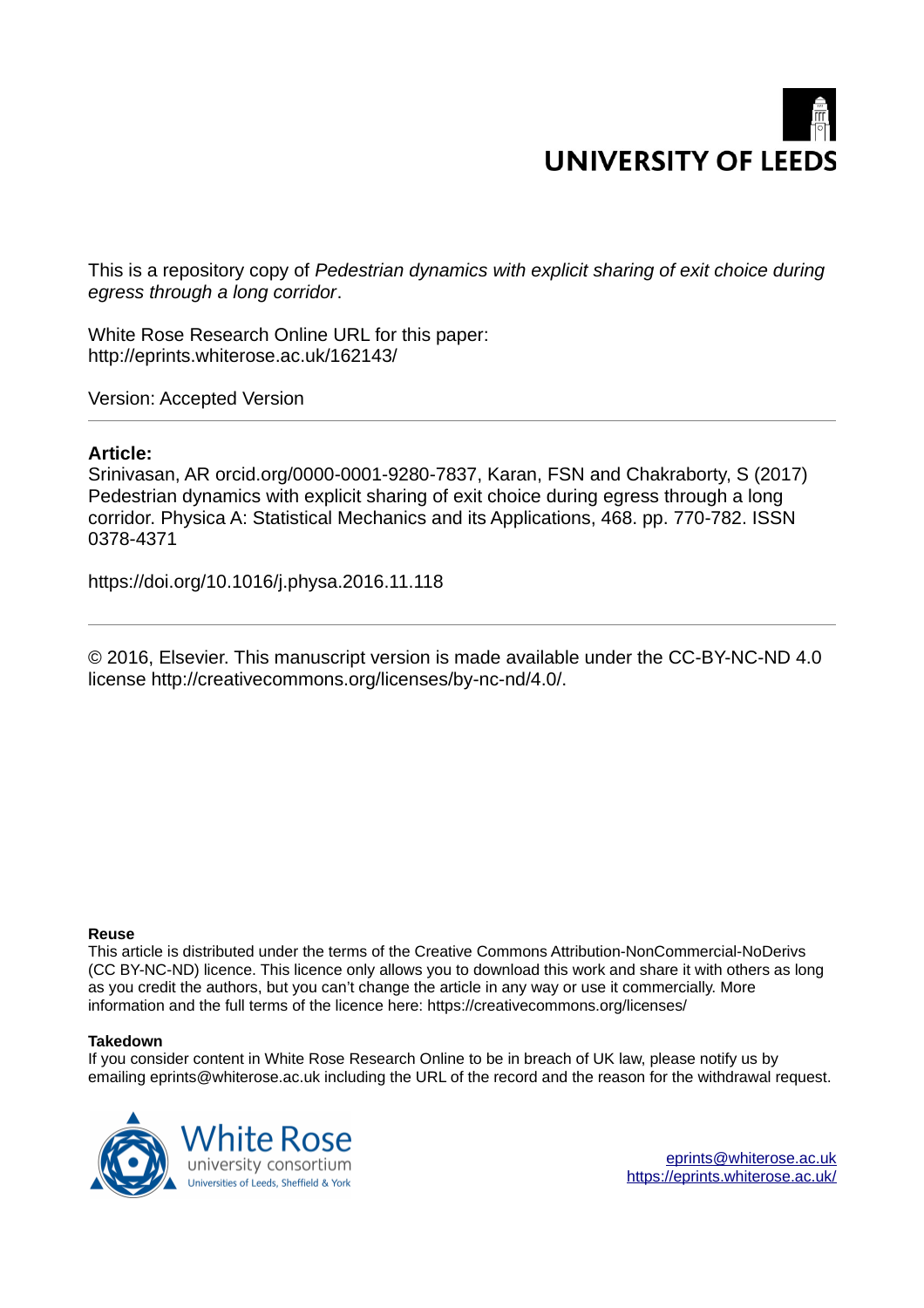# Pedestrian dynamics with explicit sharing of exit choice during egress through a long corridor

Aravinda Ramakrishnan Srinivasan, Farshad Salimi Naneh Karan and Subhadeep Chakraborty<sup>∗</sup>

*Mechanical, Aerospace and Biomedical Engineering Department, University of Tennessee, Knoxville, 1512 Middle Dr, Knoxville, TN 37996 , USA*

#### Abstract

The egress literature abounds with studies and models of emergency pedestrian evacuation behavior. Each model tries to incorporate more details and features of the crowd movement dynamics to improve its accuracy. This paper combines a relatively simple pedestrian motion model with a position dependent Voter model to study the effects of opinion sharing on crowd evacuation characteristics. Effect of the presence of leaders on the final outcome of the evacuation is studied in detail. An analytical solution for a simplified version of the egress dynamics with opinion exchange is presented, followed by a set of numerical simulations. Interesting findings about the effect of the strength of interaction between individuals, number and distribution of leaders and initial bias of the evacuees on the final distribution of evacuees over available exits, mean number of steps to evacuate, etc. are presented.

*Keywords:* Egress modeling, Hybrid model - motion and opinion sharing model, Analytical solution, Effect of leaders

#### 1. Introduction

The planning authorities take into account various factors when deciding on a particular evacuation procedure for each building in case of an emergency. Factors like

<sup>∗</sup>Corresponding author

*Email address:* asriniv2@vols.utk.edu,˜fsalimin@vols.utk.edu

and˜schakrab@utk.edu (Aravinda Ramakrishnan Srinivasan, Farshad Salimi Naneh Karan and Subhadeep Chakraborty )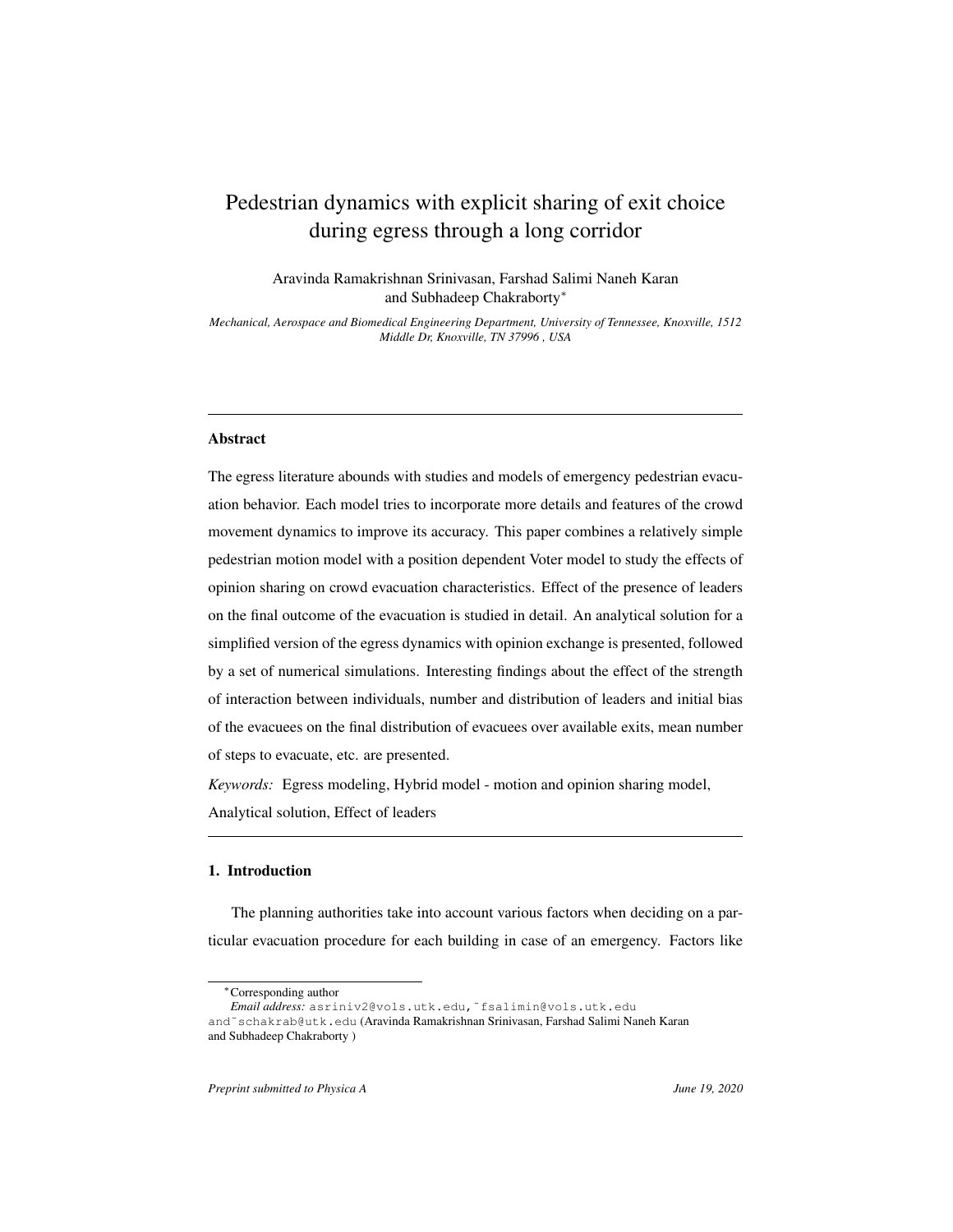maximum capacity of an exit, maximum allowed occupancy of the building, minimum

- <sup>5</sup> time to evacuate, etc. play important roles in this planning. Researchers have tried to model the evacuation procedure to study the various parameters involved and to optimize the evacuation plan. Several existing emergency evacuation simulators try to take into account as many factors as possible to effectively calculate the time to evacuate and also test the efficacy of different evacuation procedures or to compute
- an optimized plan for egress. However, a careful look at the state-of-the-art in egress literature shows that although tremendous progress has been made in modeling pedestrian movement in emergency, the effect of 'herding' tendencies on egress dynamics has not received as much attention. This paper starts with a simple egress situation but incorporates the effect of group interaction on route choice and hence the movement
- <sup>15</sup> dynamics of individuals. The movement dynamics in turn affects the instantaneous formation and dissipation of small groups of evacuees. To the best of our knowledge, these two complementary dynamics (decision and movement) has not been analytically and numerically investigated in the context of egress in the past.

#### *1.1. Literature Review*

<sup>20</sup> A comprehensive literature review of the state-of-the-art in egress research is provided here to motivate the research carried out in this paper and also to serve as a quick resource for researchers in the field.

#### *1.1.1. Fluid Flow Models*

- Hughes et.al. [\[1,](#page-21-0) [2,](#page-22-0) [3\]](#page-22-1) modeled the movement of pedestrians as fluid flow by identi-<sup>25</sup> fying the governing equations for the fluid flow model. This work identifies the human crowd as analogous to thinking fluids and studies the effect of barrier placement to improve the flow of the crowd. Colombo et.al. [\[4\]](#page-22-2) studied the effect of panic with the continuum fluid flow model. These models, though conforming largely with experimental data fails to take into account the role of interactions among egressing individuals in
- <sup>30</sup> determining their exit choices and overall movement dynamics.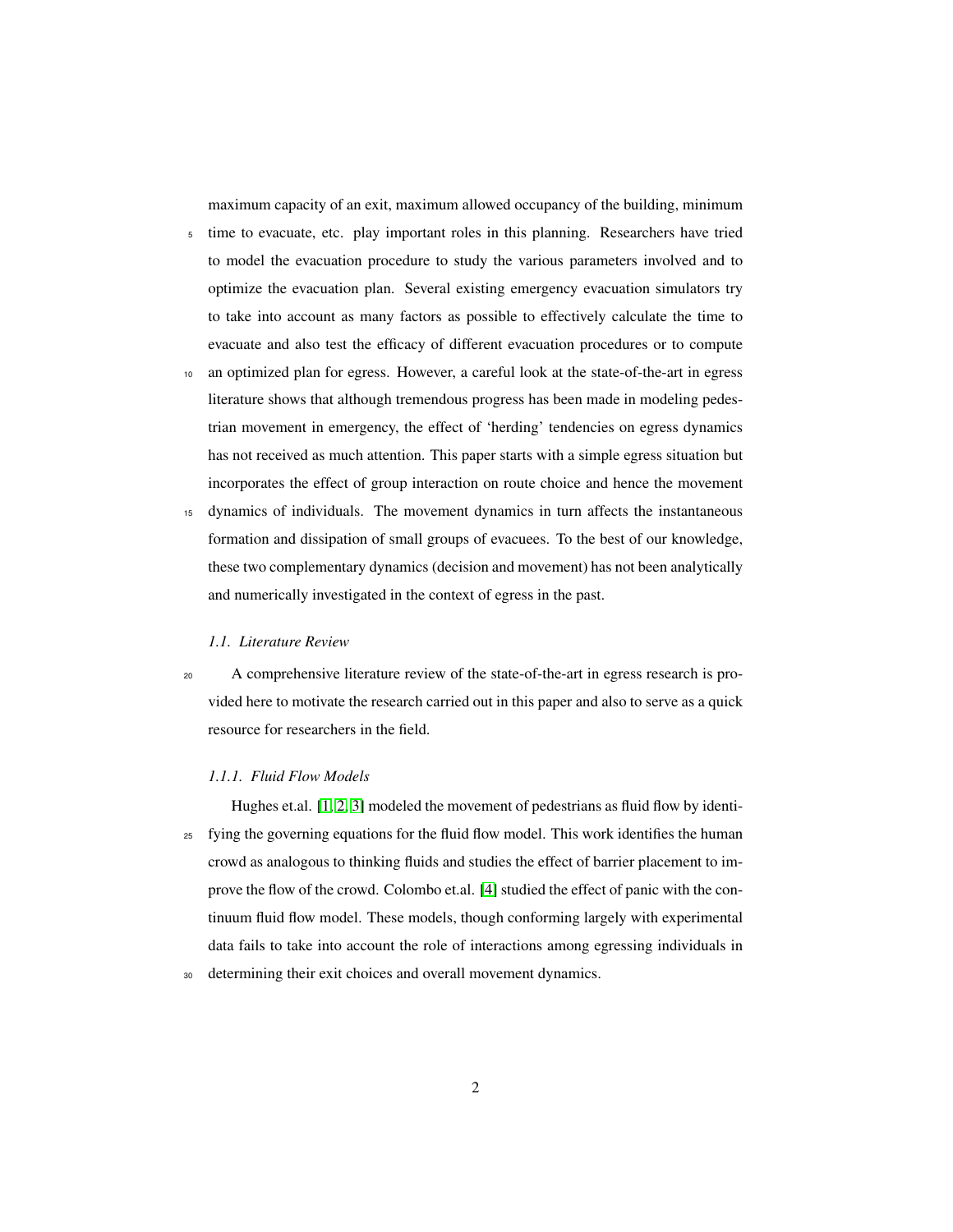#### *1.1.2. Cellular Automata Models*

Cellular automata principles have been used to model the pedestrian flow in [\[5\]](#page-22-3). In [\[6\]](#page-22-4), Helbing used velocity equations for individuals and incorporates personal preferences and environmental effects to model the movement of pedestrians, while in

- <sup>35</sup> [\[7\]](#page-22-5), deceleration and other changes in velocity were utilized to account for others in pedestrian movement. However, the exit choice is fixed. Burstedde et.al. [\[8\]](#page-22-6) used a 2D cellular automaton to model the pedestrian dynamics. Using a method similar to potential field, he studied the model's statistical properties using Monte Carlo simulations. The individual interactions are not explicit but implicit through the usage of floor field.
- <sup>40</sup> Using a similar cellular automaton along with potential field method, Varas et.al. [\[9\]](#page-22-7) discussed the merits of door size, position of door relative to obstacles in the room and their effects on the time to evacuate. The model was used to study the evacuation from a classroom at full capacity. Seitz et.al. [\[10\]](#page-22-8) studied leader-follower behavior with loss of line of sight of leader and subsequent decision making. This is a movement model
- <sup>45</sup> that incorporates leaders but the interaction between leader and follower is fixed and pre-determined. Though these models have their unique way of representing the motion of individuals, there is scope to improve the decision mechanism that supports the motion model.
- Kirchner et.al. [\[11,](#page-22-9) [12\]](#page-23-0) tried to model the movement of people in emergency evac-<sup>50</sup> uation using the principles of cellular automata and the social force model developed by Helbing et. al.[\[6\]](#page-22-4). In this work, the building was divided into discrete cells and the interplay between two force fields was studied - a static field to account for factors like the desired exit, obstacles in the way and a dynamic field to take into account the effect of other nodes/people. A model with static field and a friction coefficient to control
- <sup>55</sup> the competitive behavior was presented in [\[11\]](#page-22-9) and it matches experimental data from an airplane evacuation. In [\[12\]](#page-23-0), the effect of others is indirectly taken into account through the traces they leave on the path followed (dynamic field). Kirchner et.al. [\[13\]](#page-23-1) studied the effect of various cell sizes and different maximum velocities on the model. Kluepfel [\[14\]](#page-23-2) presented a complete study of how different velocities of individuals can
- <sup>60</sup> be computed taking into account various factor like age, gender, etc. and modeled the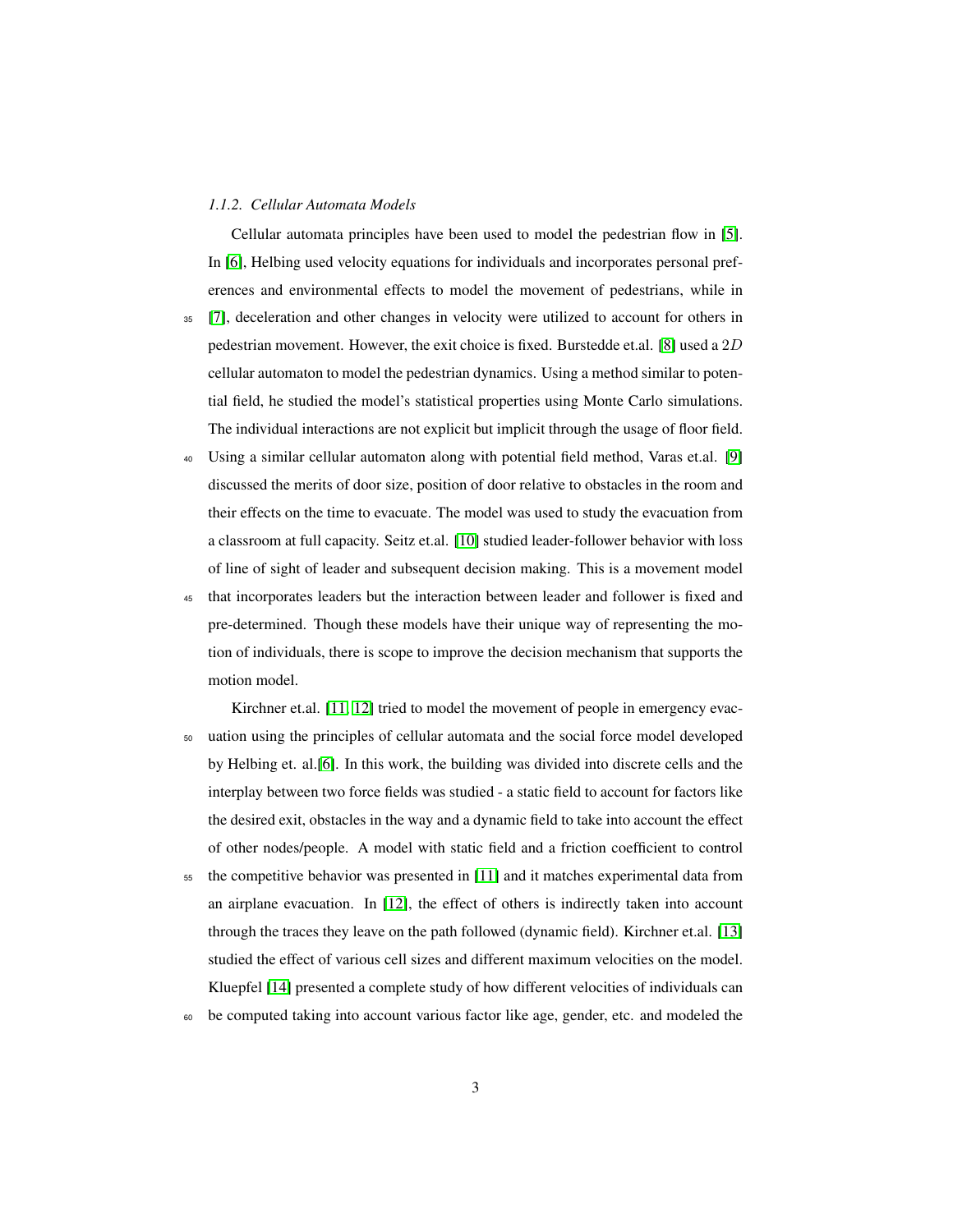competition between people as analogous to Newtonian friction. Henein et.al. [\[15\]](#page-23-3) took the work of Kirchner et.al., added another field that takes into account the force interaction between individuals and simulated injuries due to force interaction and its effect on the evacuation time. This model is one more step toward adding all relevant

<sup>65</sup> interactions that takes place during evacuation. Nevertheless, in all these studies, the individual route choice is predetermined and effect of interaction among individuals on the exit choice is not taken into account.

Parisi et.al. [\[16\]](#page-23-4) used the social force model to study the effect of different degrees of panic. The different degrees of panic is simulated through different desired indi-<sup>70</sup> vidual's velocity. It is described as 'faster is slower' effect in [\[6\]](#page-22-4). The effect of door sizes with different panic level on the evacuation time is studied in detail. The panic level is found to affect the formation of clusters among the nodes and the distribution of cluster mass/size is found to have to a 'U' shaped characteristic curve with the panic level/desired velocity [\[17\]](#page-23-5). Again, this model gives a comprehensive simulation for <sup>75</sup> only the movement dynamics of evacuation.

#### *1.1.3. Lattice Model*

Lattice gas models have been used to model and verify a classroom evacuation in [\[18\]](#page-23-6). The particles in the simulation execute a biased random walk toward the exit and the model takes into account personal space/minimum distance to avoid collision

<sup>80</sup> as well as obstacles, but in this work, the exit choice was pre-determined and lacked an explicit model for route choices. Takimoto et.al. [\[19\]](#page-23-7) used the lattice gas model of pedestrian movement to study the relationship between escape time through an exit and the starting position of people in the room. Additionally, the effect of exit width on the distribution of escape time was also examined. Song et.al and Guo et.al. [\[20,](#page-23-8) [21\]](#page-23-9) com-

<sup>85</sup> bined the lattice gas model with the social force model and thus tried to incorporate interaction among individuals implicitly through the force fields. The average evacuation time found using simulations combining both models were found to be more accurate compared to the lattice gas model alone. This further strengthens the need for a decision making model that more explicitly takes into account exit choice as well as

<sup>90</sup> one-on-one and group interactions.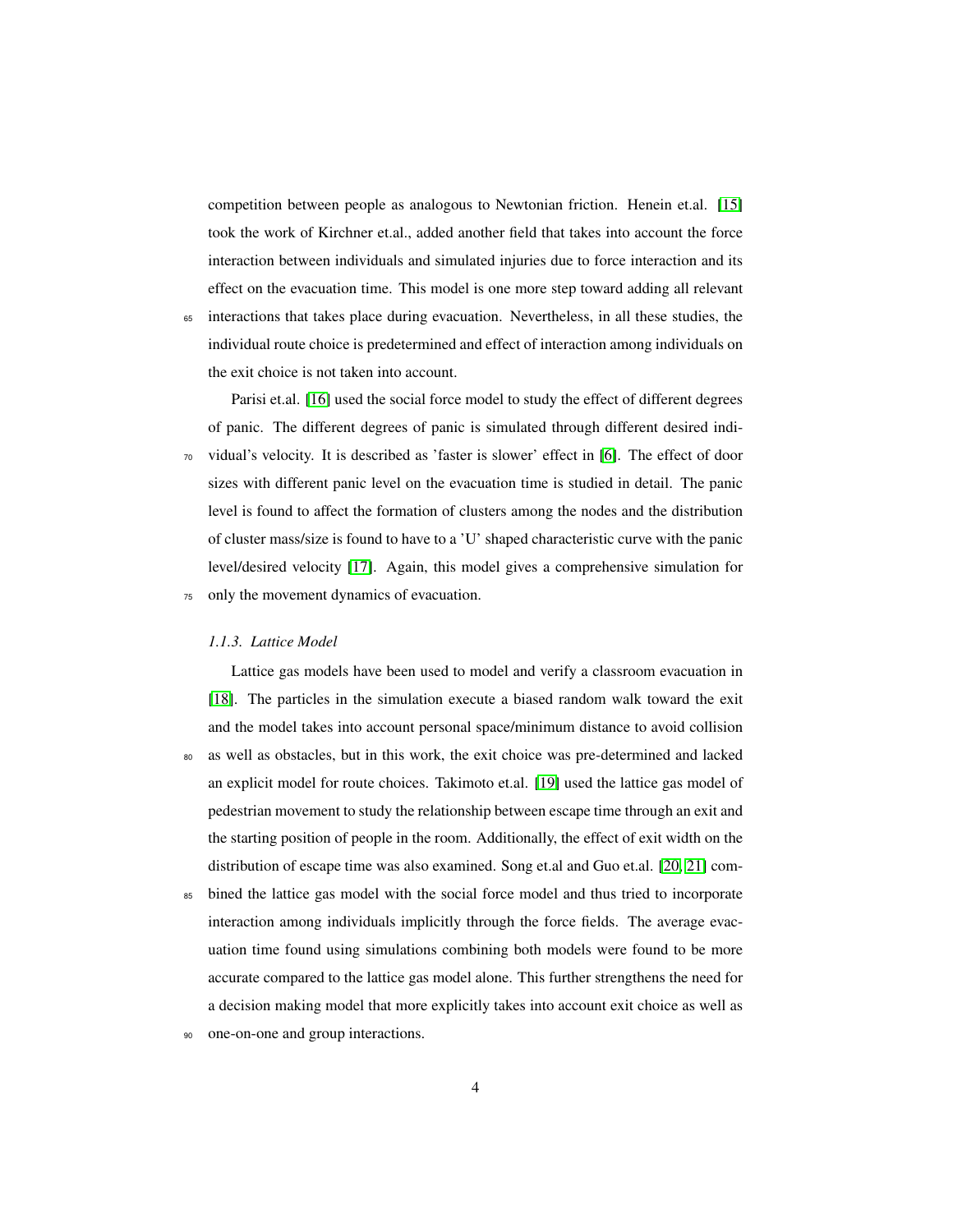#### *1.1.4. Discrete Event Model and Game Theoretic Model*

Lino et.al. [\[22\]](#page-24-0) modeled the crowd egress dynamics with the principles of queueing in networks. Singh et.al. [\[23\]](#page-24-1) utilized a discrete event model. The effect of leaders and sub groups in crowd dynamics was examined in detail, but still does not involve <sup>95</sup> inter personal opinion sharing to support the excellent movement model. Lo et.al. [\[24\]](#page-24-2) used a game theoretic approach to model the exit choice of individual. A virtual agent played against each individual(s) till Nash equilibrium was arrived for each step to decide on the exit choice of the individual(s). This also falls into category of implicit

decision/opinion sharing. Work has been done to model and simulate a crowd guid-

- <sup>100</sup> ance mechanism to help the crowd to safety in shortest possible time. Gao et.al. [\[25\]](#page-24-3) take into account the confidence level of individuals in either accepting or rejecting guidance. Wang et.al. [\[26\]](#page-24-4) tried to build an intelligent crowd guidance system by giving a probability of accepting of the guidance. Directed graphs and Markov Decision Processes were used to solve the optimization with respect to avoiding blocking
- <sup>105</sup> of pathway. This work also incorporated model for fire propagation and crowd impatience in the optimization. These works highlight the importance for a guidance system to help optimize the evacuation time.

#### *1.1.5. Psychological Model*

Proulx [\[27\]](#page-24-5) stresses the need for better understanding of human interaction under <sup>110</sup> emergency. Hasan et.al. [\[28\]](#page-24-6) examined the effect of person's social network on their decision to evacuate on receiving a hurricane warning. It was found that individuals' social links and the amount of trust they have on their links strongly influences their decision to evacuate. Goldstone et.al. [\[29\]](#page-24-7) used agent based modeling to study the group behavior from a psychology point of view but this lacks the complementary <sup>115</sup> motion model to become a complete egress model. Spieser et.al. [\[30,](#page-24-8) [31,](#page-24-9) [32,](#page-25-0) [33\]](#page-25-1) studied just the psychological dynamics in opinion control. Using Gustav LeBon's suggestibility theory [\[34\]](#page-25-2), a collective behavior model was utilized for developing a discrete-time non linear model of crowd psychological behavior. The elements of a queue were agitated and a control algorithm to bring the agitated elements to normal <sup>120</sup> state using one or more control node(s) was derived. Though the psychological aspect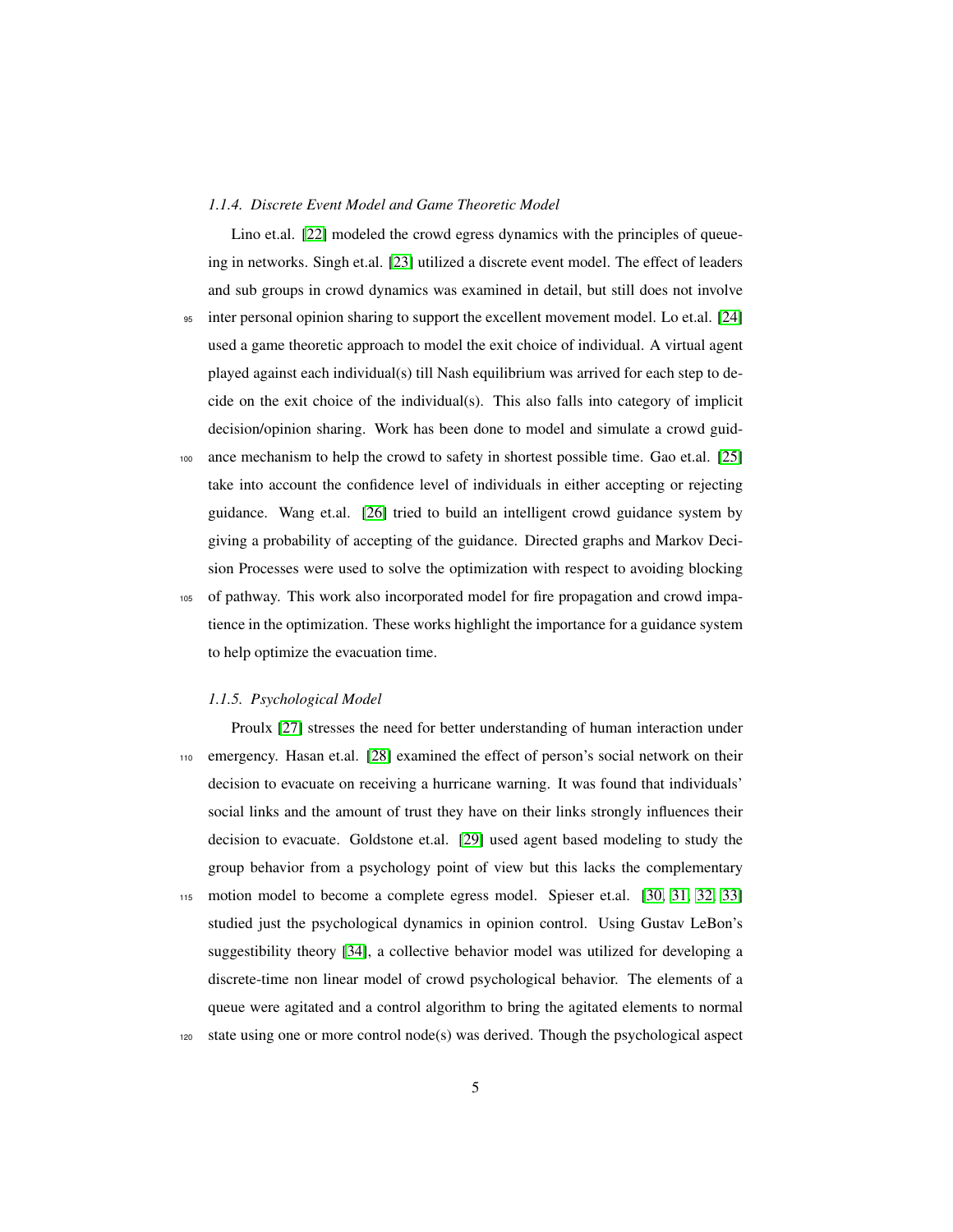is well modeled, lack of a motion model limits its utility as a complete egress model. On other hand, Pan et.al. [\[35,](#page-25-3) [36,](#page-25-4) [37,](#page-25-5) [38\]](#page-25-6) attempted to build a simulation system that takes social interaction among individual nodes through simulated perception of current environment and a set of rules/decision tree to come up with a valid action for

- <span id="page-6-0"></span><sup>125</sup> each set of sensed input. This work combines both motion and interaction model albeit the interaction among crowd is still implicit and there is no direct interaction/sharing of exit choice opinion among the nodes. Kuligowski and Zheng et.al. [\[39,](#page-25-7) [40\]](#page-25-8) gave comprehensive overview of existing egress simulation techniques.
- As evident from the literature reviewed above, there is a need for a model that com-<sup>130</sup> bines the two coupled aspects of egress - a motion model and also an explicit opinion sharing framework between the exiting individuals. In an emergency, a group will make their choices of different escape routes by taking into account not only their individual predispositions, distances to exits, familiarity with the environment, obstacles in their path, perceived sense of danger, etc., but also through imitation of and influence from <sup>135</sup> people who are physically nearby. It is also possible that a few amongst the crowd will
- display a strong attraction towards one of the exit choices available, borne out of prior knowledge of the environment or their natural predisposition to be leaders or confident in their decision making. The effect of strong opinion holders on the egress dynamics poses an interesting problem.
- 

<sup>140</sup> This work studies a simplified model of movement along with an opinion sharing framework to study the combined effect of both.

#### 2. Modeling of crowd movement dynamics with opinion sharing

For the purpose of this paper, a long corridor with two exits (an exit to left  $(E_L)$ ) and an exit to right  $(E_R)$ ) is considered. At each instant, each individual of the crowd <sup>145</sup> can choose to use either of the two exits and correspondingly, move one step toward right or left end exit of the corridor. To account for the explicit swapping of exit choice information among individuals, the voter model dynamics is utilized. According to this dynamics, at arbitrary time steps, one random individual is spontaneously influenced by one of his physically close neighbors, chosen at random. If the neighbor happens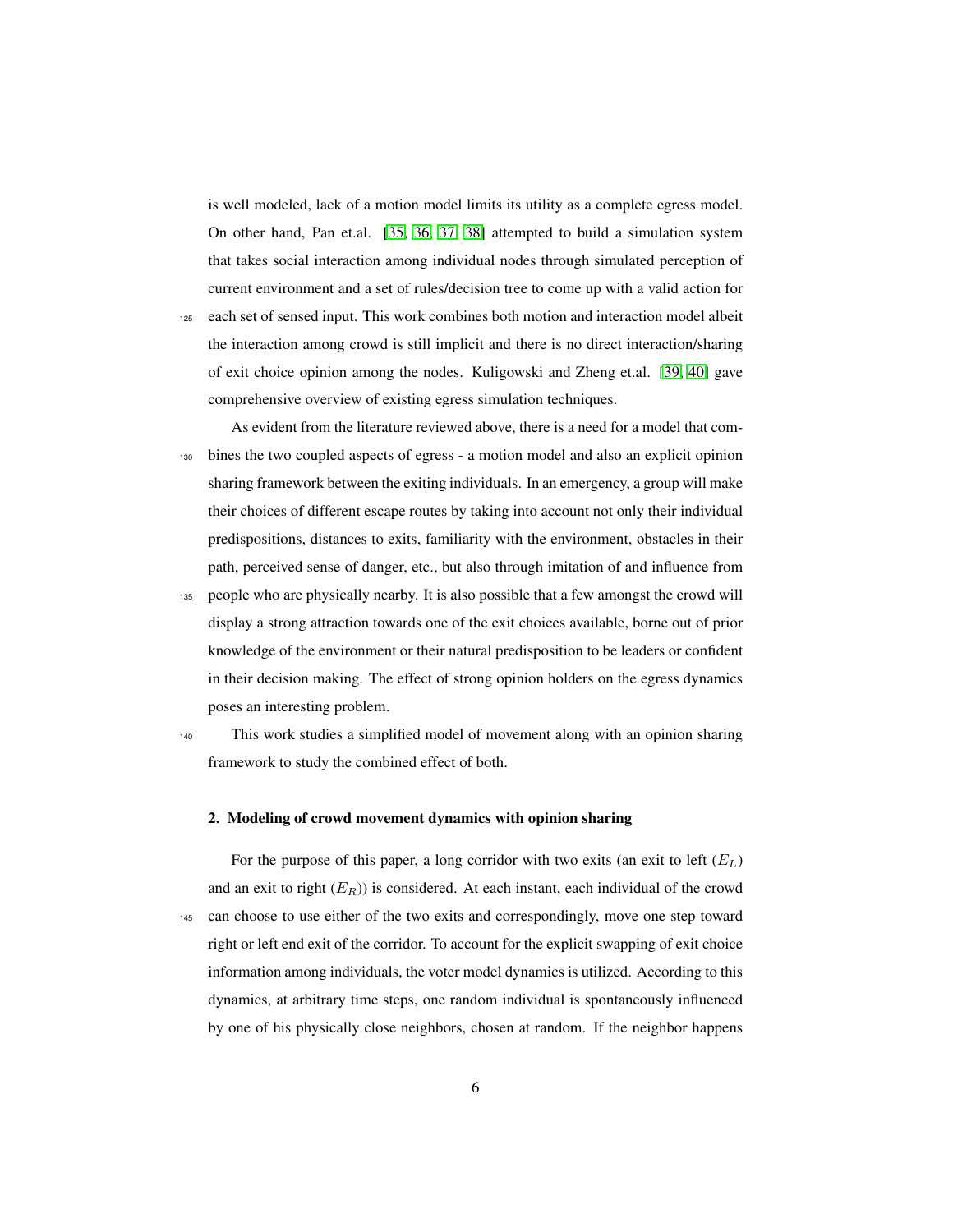

Figure 1: Illustration of a long narrow corridor with a group moving toward either side

- <sup>150</sup> to be moving in the same direction as him, he finds reinforcement in his belief that he is indeed going in the optimal (safest) direction. If the neighbor happens to be rushing towards the other exit, that introduces doubt and leads to him changing his decision. Plausibly, this influence is modeled to get weaker as the individual and his neighbor are further away from each other. In the analytical model, all individuals are assumed <sup>155</sup> to start at the center of the corridor and an interaction zone starting at the center of the corridor and stretching to 20% of the total length of the corridor on either side is established. The individuals can successfully affect other's exit decision only if both are within the interaction zone. To account for the motion model, after every deci-
- <sup>160</sup> choice. However, if an individual changes his/her exit choice they are assumed to be able to join up with the new group instantaneously. The rationale behind this assumption is borrowed from considering the crowd movement as a choked fluid flow through a narrow bottleneck, where people move much slower as a group due to crowding in a narrow space. Consequently, the passage between the two groups is largely empty and

<span id="page-7-1"></span>sion step, every individual of the crowd moves one step towards their respective exit

<span id="page-7-0"></span><sup>165</sup> the individuals switching between groups can join their new group relatively quickly. To study this motion with opinion model analytically, a Master equation approach, developed previously in [\[41,](#page-25-9) [42\]](#page-25-10) is utilized. For completeness and clarity, the master equation and a polynomial solution is derived below.

#### *2.1. Analytical Solution*

<sup>170</sup> Let, at a given instant, the number of people without strong opinions moving toward  $E_R$  be denoted by  $N_R$  and the number moving toward  $E_L$  be denoted by  $N_L$ . The total number of indecisive people moving is thus  $N = N_R + N_L$ . In addition, there are  $I_R$  people strongly predisposed to move toward the right exit while  $I_L$  having a strong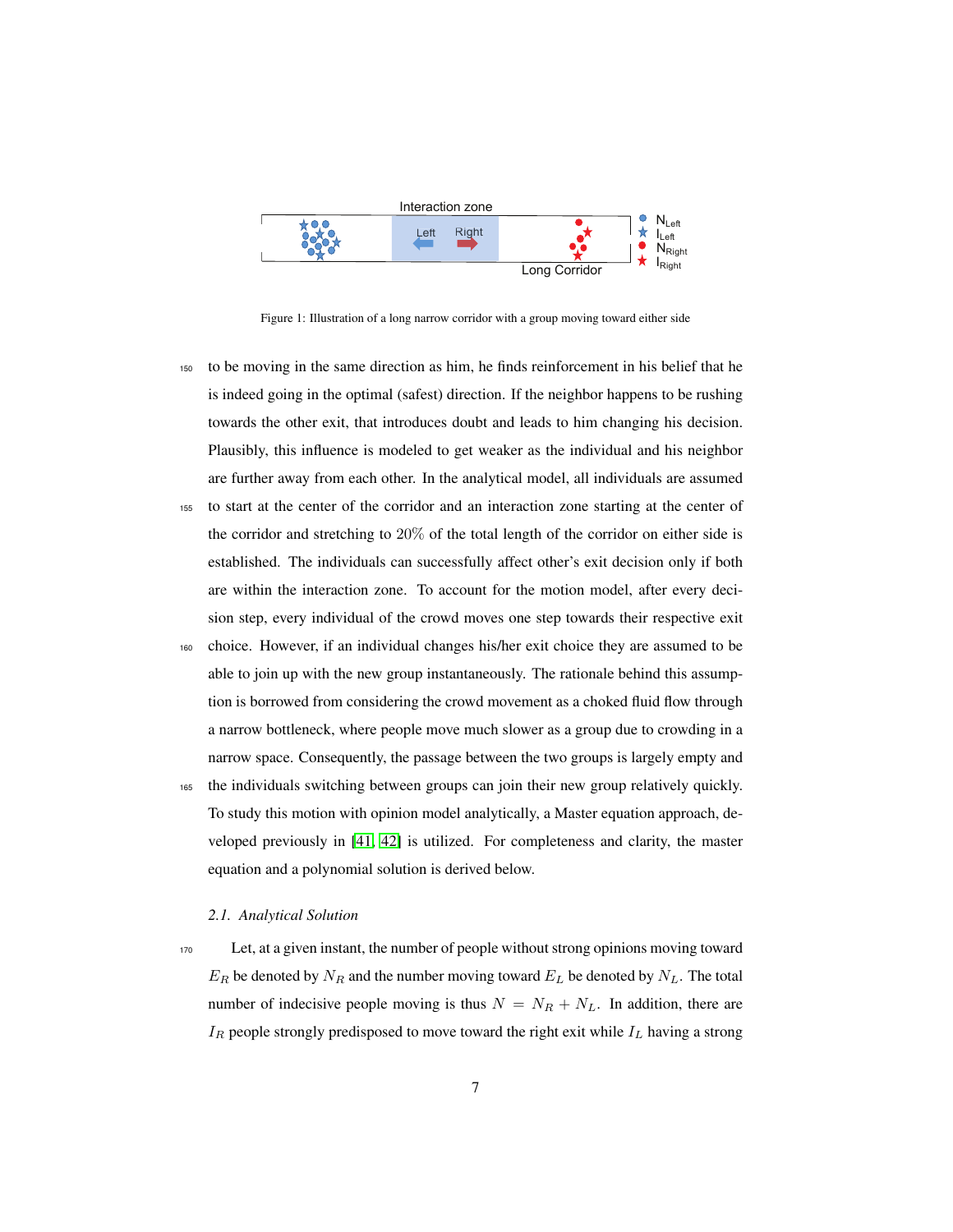bias toward the left exit, for a total of  $I = I_R + I_L$  evacuees with strong opinions. This <sup>175</sup> is illustrated in Fig. [1](#page-6-0)

<span id="page-8-0"></span>Let us now define three variables - the crowd polarization parameter,  $p = \frac{N_R - N_L}{N}$ , the influencer ratio,  $u = \frac{I_R - I_L}{I}$  and the global influence ratio,  $\zeta = \frac{I}{N}$ . The crowd polarization parameter  $p \in [-1, 1]$  captures the ratio of people moving right vs. moving left. Thus,  $p = 1$  means that everybody is moving towards the right exit at that instant,  $p = -1$  means that everybody is moving towards the left exit at that instant and  $p = 0$ means that half are moving towards right and the rest toward left. The influencer ratio,  $u$  denotes the relative influence or control that people with strong opinions, (who we will subsequently identify as 'leaders') have over the independent decision makers' possible exit choices.  $u = \pm 1$  denotes each of the independent thinkers are moving towards the exit on the right side (or left side) of the long corridor,  $u = 0$  indicates that there is equal number of leaders attracting the crowd towards both the exits. The global influence ratio,  $\zeta$  is the fraction of the number of influencers to the number of indecisive people.  $\zeta = 0$  implies there are no influencers in the crowd. As  $\zeta$  increases, the number of strong opinion holders in the crowd increases until at  $\zeta = 1$  the whole crowd comprises individuals holding strong opinions. The master equation for this stochastic system is given by

<span id="page-8-5"></span><span id="page-8-4"></span>
$$
\dot{P}_p = r_{p+\frac{2}{N}} P_{p+\frac{2}{N}} + g_{p-\frac{2}{N}} P_{p-\frac{2}{N}} - (r_p + g_p) P_p \tag{1}
$$

where,

<span id="page-8-3"></span><span id="page-8-2"></span><span id="page-8-1"></span>
$$
r_p = P(p \to p - \frac{2}{N}) = \left(\frac{N_R}{N}\right) \left(\frac{N_L + I_L}{N + I - 1}\right)
$$
  
\n
$$
g_p = P(p \to p + \frac{2}{N}) = \left(\frac{N_L}{N}\right) \left(\frac{N_R + I_R}{N + I - 1}\right)
$$
  
\n
$$
r_{p + \frac{2}{N}} = \left(\frac{N_R + 1}{N}\right) \left(\frac{N_L - 1 + I_L}{N + I - 1}\right)
$$
  
\n
$$
g_{p - \frac{2}{N}} = \left(\frac{N_L + 1}{N}\right) \left(\frac{N_R - 1 + I_R}{N + I - 1}\right)
$$
\n(2)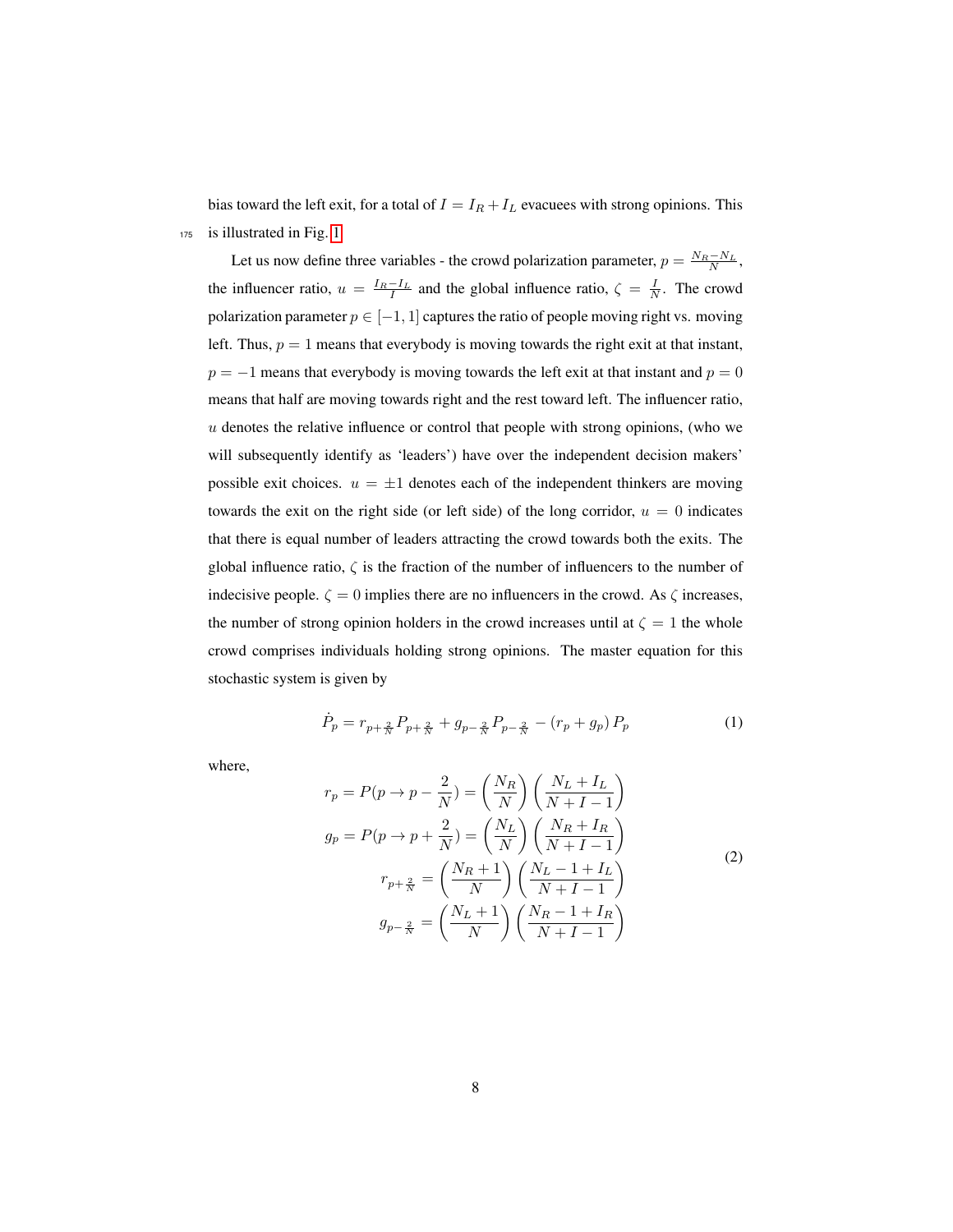Substituting Eqn. [2](#page-7-0) in Eqn. [1,](#page-7-1) we get

$$
\dot{P}_p = \left(\frac{N_R + 1}{N}\right) \left(\frac{N_L - 1 + I_L}{N + I - 1}\right) P_{p + \frac{2}{N}}
$$

$$
+ \left(\frac{N_L + 1}{N}\right) \left(\frac{N_R - 1 + I_R}{N + I - 1}\right) P_{p - \frac{2}{N}}
$$
(3)
$$
- \left[ \left(\frac{N_R}{N}\right) \left(\frac{N_L + I_L}{N + I - 1}\right) + \left(\frac{N_L}{N}\right) \left(\frac{N_L + I_L}{N + I - 1}\right) \right] P_p
$$

For large N, assuming that  $I < N$ ,  $I_L P_{p+2/N} + I_R P_{p-2/N} \approx I_P$ , with proper scaling of time as  $\tau = t/N^2$  and noting that  $N_R I_L - N_L I_R = \frac{NI}{2}(p - i)$ , the master equation can be simplified [\[41\]](#page-25-9) to its final form as,

<span id="page-9-0"></span>
$$
\frac{\partial P_p}{\partial \tau} = \frac{1}{2} \frac{\partial^2}{\partial p^2} \left[ B(p) P_p \right] - \frac{\partial}{\partial p} \left[ A(p) P_p \right] \tag{4}
$$

where, 
$$
B(p) = 2(1 - p^2)
$$
 (5)

$$
A(p) = I(u - p) \tag{6}
$$

Equation [4](#page-8-0) describing the time evolution of the probability density function of the polarization parameter  $p$ , can be recognized as the Fokker-Planck equation and can be treated with generic methods developed for such partial differential equations. Wong et.al. [\[43\]](#page-26-0) has reported certain general conditions under which the problem reduces to an eigenvalue problem of the Sturm-Liouville type and gives rise to polynomial solutions. If it is assumed that an equilibrium density function exists, and

<span id="page-9-2"></span><span id="page-9-1"></span>
$$
\lim_{\tau \to \infty} \frac{\partial P_p}{\partial \tau} = 0 \tag{7}
$$

then it is simple to show that the equilibrium density  $p_e(m)$  satisfies

$$
\frac{d}{dp}\left((1-p^2)p_e(p)\right) - I(u-p)p_e(p) = 0\tag{8}
$$

if the constants of integration are assumed to be 0. Substituting  $P_p(\tau) = f(\tau)p_e(p)\varphi(p)$ , in Eqn. [4](#page-8-0) and using separation of variables,

$$
\frac{df(\tau)}{d\tau} = -\lambda f(\tau) \tag{9}
$$

$$
\frac{d^2}{dp^2} \left( (1 - p^2) p_e(p) \varphi(p) \right) - \frac{d}{dp} \left( I(u - p) p_e(p) \varphi(p) \right) = -\lambda p_e(p) \varphi(p) \tag{10}
$$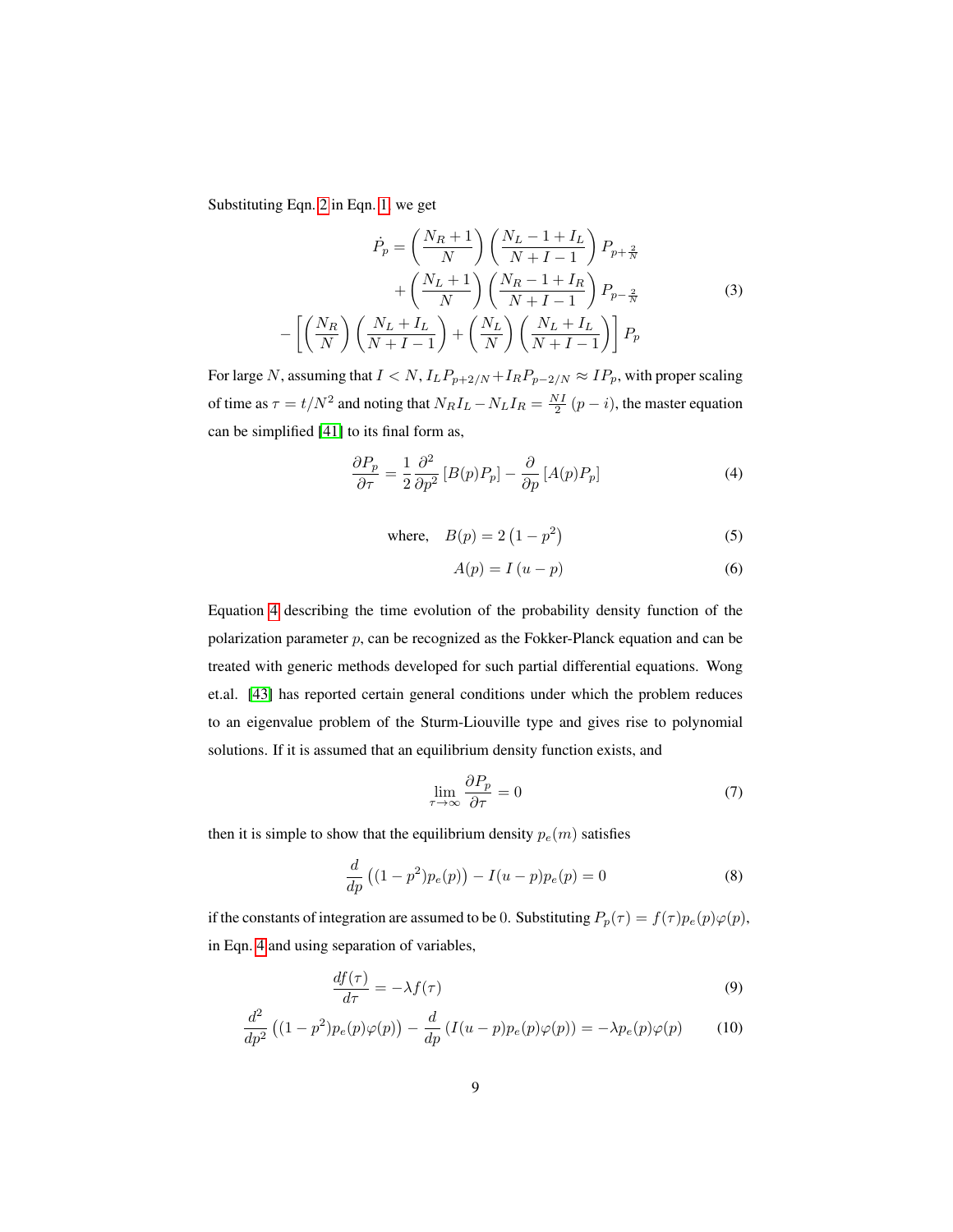Assuming discrete eigenvalues, Eqn. [9](#page-8-1) can be easily solved to yield,

<span id="page-10-0"></span>
$$
f_n(\tau) = k_n e^{-\lambda_n \tau} \tag{11}
$$

while using Eqn. [8](#page-8-2) in Eqn. [10](#page-8-3) gives the Sturm-Liouville form,

$$
\frac{d}{dp}\left((1-p^2)p_e(p)\frac{d\varphi(p)}{dp}\right) + \lambda p_e(p)\varphi(p) = 0\tag{12}
$$

Necessary and sufficient conditions for Eqn. [12](#page-9-0) to yield a complete orthonormal set of polynomials as eigenfunctions have been studied by Wong et. al. [\[43\]](#page-26-0). They can be summarized as follows:

$$
B(p_1)p_e(p_1) = B(p_2)p_e(p_2) = 0,
$$
\n(13)

where  $p_1 \leq p \leq p_2$ 

$$
A(p) = ap + b \tag{14}
$$

$$
B(p) = cp^2 + dp + e \quad \text{and} \tag{15}
$$

$$
\int_{p_1}^{p_2} p^n p_e(p) dp < \infty, \quad n = 0, 1, \dots, n < \infty \tag{16}
$$

From Eqn. [5](#page-8-4)[,6](#page-8-5) and noting that  $-1 \le p \le 1$ , it is easy to see that the necessary and sufficient conditions are satisfied. The above conditions restrict the density function  $p_e(p)$  to be of the form [\[43\]](#page-26-0),

$$
p_e(p) = \frac{1}{2^{\alpha+\beta+1}} \frac{\Gamma(\alpha+\beta+2)}{\Gamma(\alpha+1)\Gamma(\beta+1)} (1-p)^{\alpha} (1+p)^{\beta}, \quad \alpha, \beta > -1
$$
 (17)

while the polynomial eigenfunctions  $\varphi_n(p)$  orthonormalized with respect to the equilibrium density function  $p_e(p)$  are the Jacobi polynomials,

$$
\varphi_n(p) = \frac{(-1)^n}{2^n} \times \sqrt{\frac{(2n+\alpha+\beta+1)\Gamma(n+\alpha+\beta+1)}{\Gamma(n+\alpha+1)\Gamma(n+\beta+1)}}
$$

$$
\times \sqrt{\frac{\Gamma(\alpha+1)\Gamma(\beta+1)}{\Gamma(\alpha+\beta+2)n!}} \times (1-p)^{-\alpha}(1+p)^{-\beta}
$$
(18)
$$
\times \frac{d^n}{dp^n} [(1-p)^{n+\alpha}(1+p)^{n+\beta}]
$$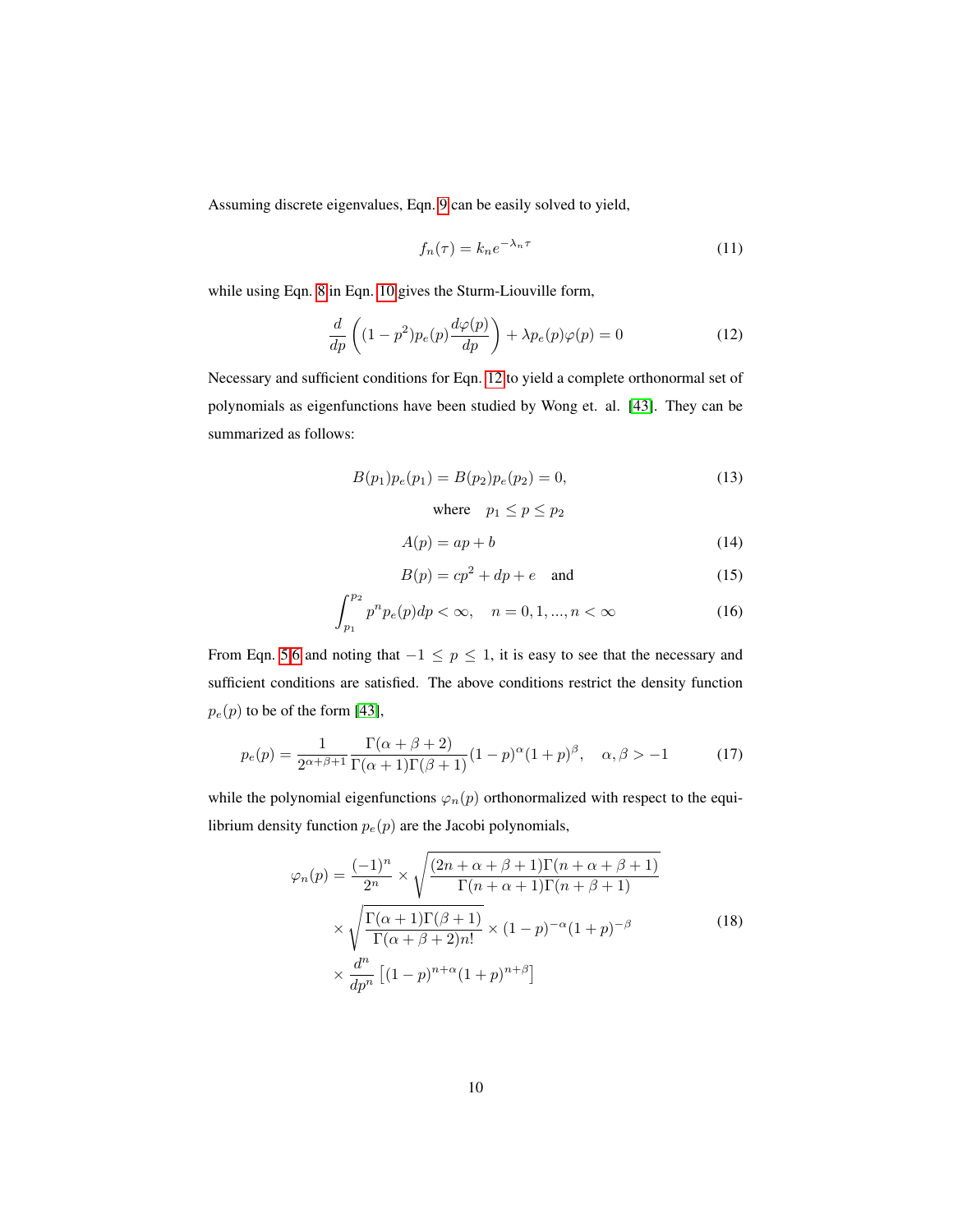For  $p_e(p)$  defined as in Eqn. [17,](#page-9-1) the functions

$$
A(p) = \gamma(\beta - \alpha) - \gamma(\alpha + \beta + 2)p
$$
  
= Iu - Ip (from Eqn.6)  

$$
B(p) = 2\gamma(1 - p^2)
$$
  
= 2(1 - p<sup>2</sup>) (from Eqn.5)  
and 
$$
\lambda_n = \gamma n(n + \alpha + \beta + 1)
$$
 (19)

<span id="page-11-0"></span>Solving [19](#page-10-0) yields

$$
\gamma = 1,
$$
  
\n
$$
\lambda_n = n(n + I - 1),
$$
  
\n
$$
\alpha = I_L - 1 \text{ and}
$$
  
\n
$$
\beta = I_R - 1
$$
\n(20)

This restricts  $I_R, I_L \geq 1$ . The joint probability density function  $p(p_0, p; \tau)$  have the form,

$$
p(p_0, p; \tau) = p_e(p_0)p_e(p)\sum_{n=0}^{\infty} e^{-\lambda_n \tau} \varphi_n(p_0)\varphi_n(p)
$$
 (21)

where  $p_e$ ,  $\varphi_n$  and  $\lambda_n$  are given by respectively Eqns. [17,](#page-9-1) [18](#page-9-2) and [19,](#page-10-0) and initial polarization factor  $p_0 = p(\tau_0)$ . This completely specifies the progression of the joint probability density function.

180 The results shown in Fig. [2](#page-11-0) are for  $N = 200$ ,  $p_0 = 0$ ,  $I_R = 11$  and  $I_L = 2$ . In other words, initially exactly 50% of the 200 undecided evacuees start moving right and 50% start towards the left exit. As they start moving as two discrete groups, there is opinion exchange and a few people change their mind and join the other group moving in the opposite direction. Figure [2](#page-11-0) shows the probability distribution of how the crowd

- <sup>185</sup> is expected to be polarized at each subsequent time steps. Numerical results from 2500 Monte Carlo simulations overlayed on the analytical results verify the accuracy of the results and the validity of the assumptions made. Interestingly, with increasing number of average interactions per person, the probability distribution flattens out, while the mean slowly moves towards higher values of  $p$ . The gradual favoring of the right exit
- <sup>190</sup> by more people is a result of the larger number of independent nodes moving to the right ( $I_R = 11$ ) compared to the left ( $I_L = 2$ ).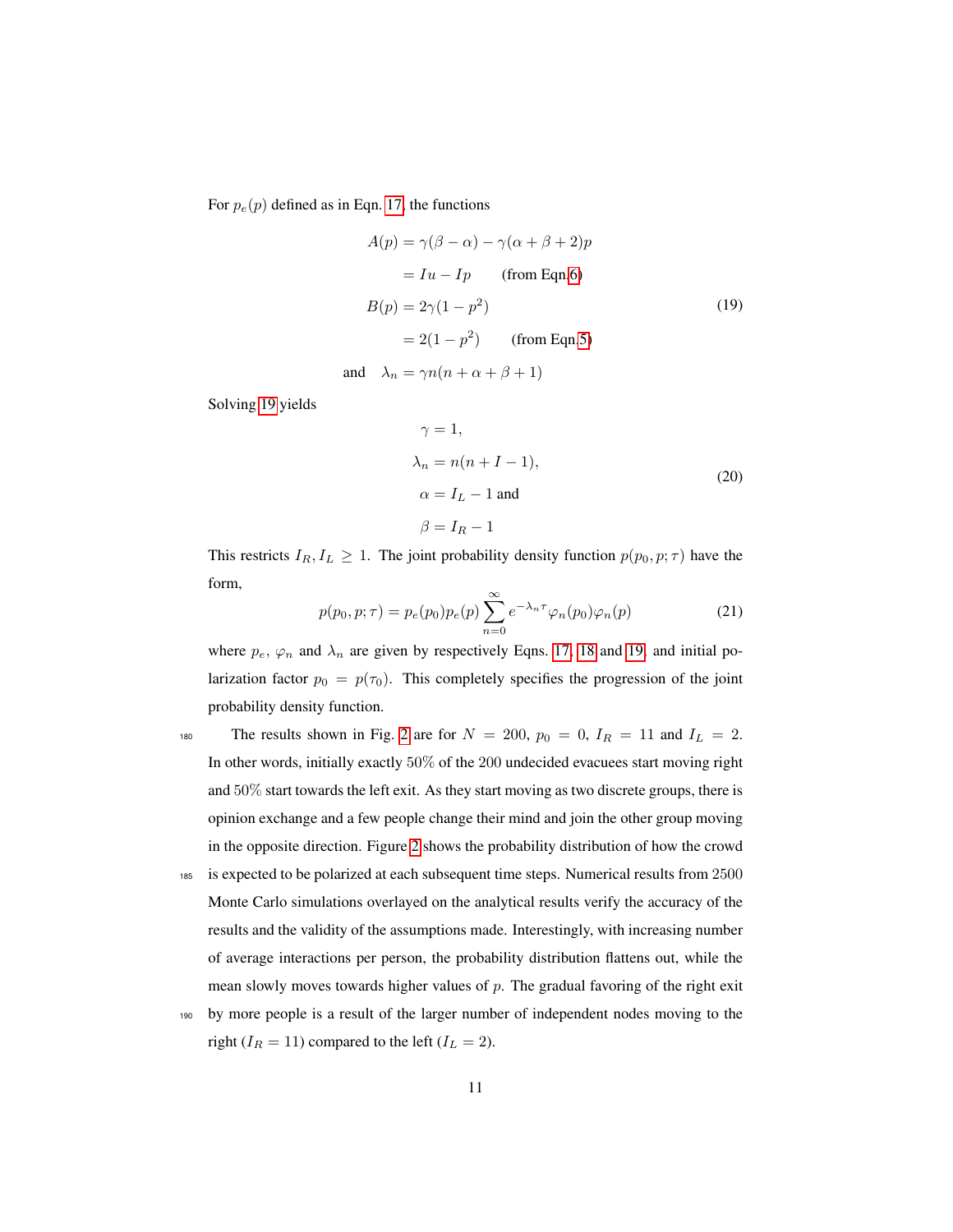

Figure 2: Analytical and numerical results for probability distribution of final crowd polarization factor with different number of average interaction per person. Here,  $N = 200$ ,  $p_0 = 0$ ,  $I_R = 11$  and  $I_L = 2$ .

From the point of view of faster evacuation, it is beneficial to be able to influence the final polarization to match the flow capacity of the individual exits. For example, in our experiments, if the right exit has twice the flow capacity of the left exit, then it is 195 preferred that the crowd polarization  $(p)$  is equal to 0.33. The analytical and numerical results suggest that the the presence of strong opinion holders has an enormous effect on polarizing the crowd, thereby affecting the total evacuation time by utilizing the available exits more or less effectively.

#### *2.2. Constant velocity dynamics*

<sup>200</sup> In the previous section, movement of individuals from one group to another is assumed to occur at a faster time scale compared to the group movement. This dynamics was modeled on the assumption that individuals move faster than a tightly packed crowd trying to navigate a narrow corridor. But this assumption fails to hold if we consider a larger space where individuals are free to move at their own pace, limited <sup>205</sup> only by their physical capabilities. In that scenario, formation of distinct clusters of people moving together is unlikely, rather a more uniformly spread out distribution over the movement axis seems to be more probable. To investigate the implications of this scenario, a constant velocity model is investigated next. Each node,  $i$  is assumed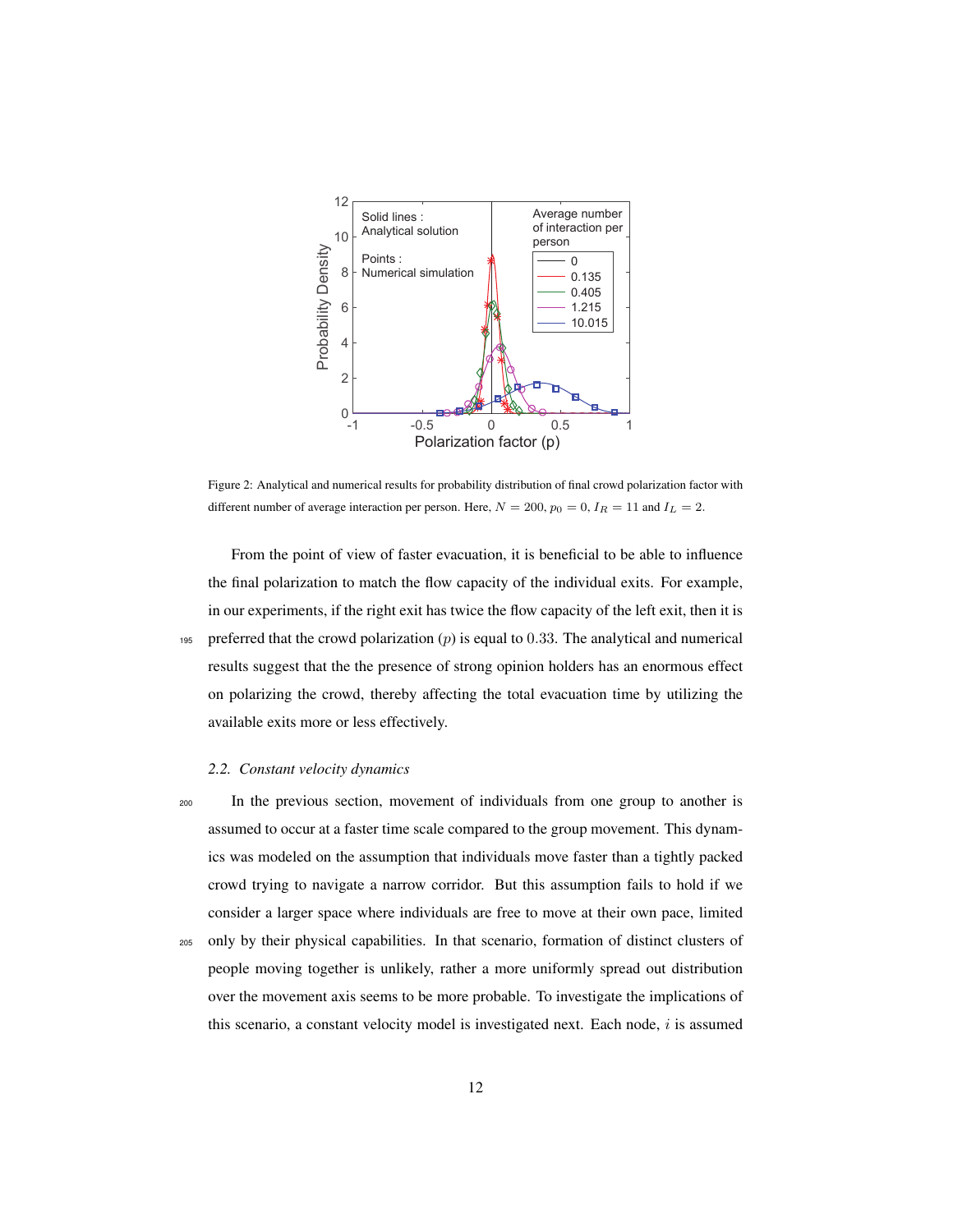

Figure 3: Strength of influence between two nodes with different decay rates  $(\delta)$ 

<span id="page-13-0"></span>to be moving at their maximum speed toward their respective choice of exit,  $\sigma_i$ , where 210  $\sigma_i \in \{E_L, E_R\}, \forall i \in N \cup I$ . Unlike the previous case, the strength of interaction between two individuals is now modeled as a function of the distance separating them. In this case, we model the strength of interaction as  $SOI(d_{ij}) = e^{-\delta \times d_{ij}}$ , where  $\delta$  is the decay rate and  $d_{ij}$  is the distance between nodes i and j at that instant. Incorporating the SOI factor, the modified Voter model dynamics is now as follows (Alg. [1\)](#page-13-0).

<sup>215</sup> Essentially, for a higher decay rate, the interaction is similar to that implemented with the previously discussed narrow central interaction zone, inside which all interactions are constrained to occur. For lower decay rates, even more distant individuals have a higher probability of successfully changing the opinion of the other. This strength of interaction creates a personal interaction zone for each individual separately <sup>220</sup> and it moves with the individual. The size of the interaction zone is determined by the decay rate.

Leaders are recognized by their ability to influence a large number of people. This is modeled by relaxing the distance restriction on the SOI for such individuals, i.e., leaders are assumed to be able to influence undecided individuals successfully, regard-

<span id="page-13-1"></span><sup>225</sup> less of the distance between them. With this setup various numerical simulation experiments were carried out and the results are presented and discussed in the following section.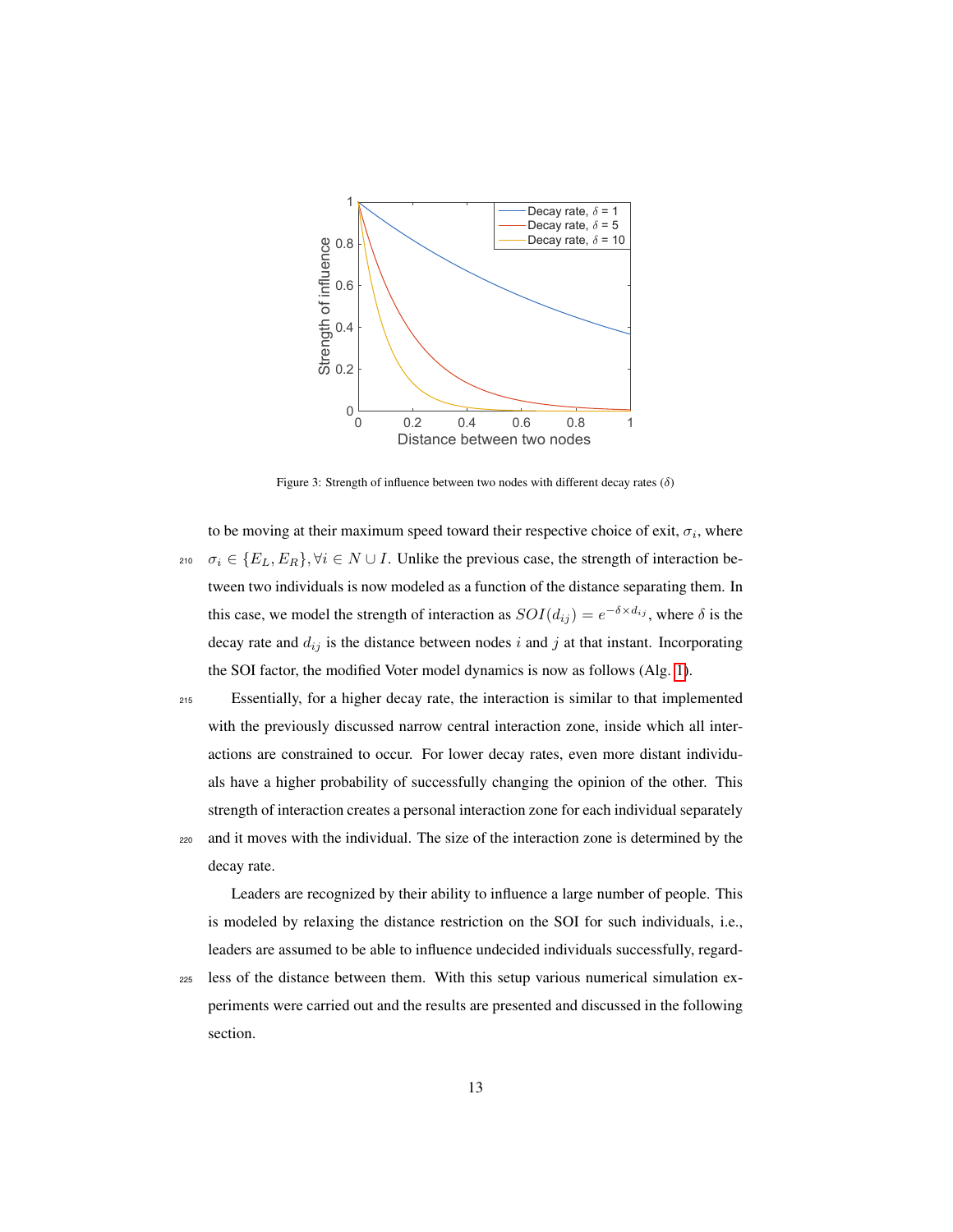



Figure 4: The effect of  $p_0$  and  $\delta$  on the final distribution (at the exit) of polarization factor p. Here,  $N_R + N_L = 100$  and  $I = 0.$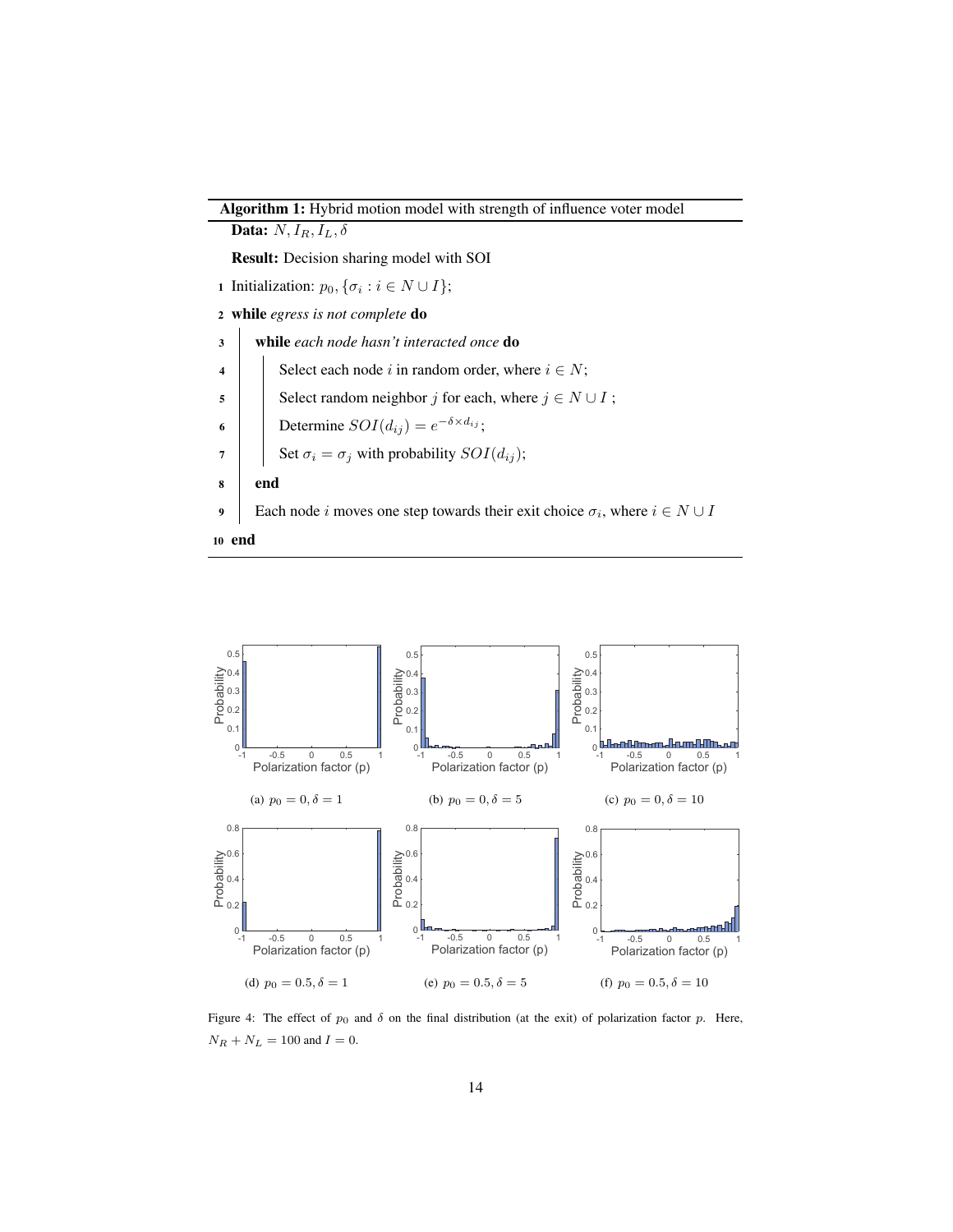#### 3. Results and Discussion

#### *3.1. Movement without leaders*  $(I = 0)$

- <sup>230</sup> The first set of simulations tries to isolate the effect of initial bias and the effect of varying degree of interactions between evacuees. All simulations were conducted with  $N = 100$  without the presence of any strongly opinionated individuals (i.e.  $I =$ 0). The distribution of final crowd polarization were obtained by running identical experiments 2500 times. The top row in Fig. [4](#page-13-1) shows the final distribution of crowd 235 polarization (p) with increasing  $\delta$  and  $p_0 = 0$ . The bottom row is for  $p_0 = 0.5$ , to show the effect of starting with a relatively higher initial polarization. We can interpret that with more interactions amongst the individuals, they end up coalescing completely at either one of the exits (Fig. [4a](#page-13-1)). If the initial crowd polarization is non zero ( $p_0 \neq 0$ ) then the crowd coalesce more at the exit towards which they are initially biased (Fig.
- <span id="page-15-1"></span>240 [4d](#page-13-1)). When the decay rate  $(\delta)$  is increased, the number of successful interactions goes down and hence the distribution of crowd at the exit become less predictable. The crowd does not get enough chances to successfully interact and coalesce to a unified decision before they reach the exits (Fig. [4c](#page-13-1)). The initial crowd bias helps to tilt the final distribution towards the respective exit nevertheless. The entire crowd ending up <sup>245</sup> in one of the two exits is generally undesirable unless the state of emergency renders
	- one of the exits unusable.

<span id="page-15-2"></span>Figure [5\(c\)](#page-15-0) shows the plot of final polarization factor characteristics (mean and entropy) with different strength of interactions. The mean of final polarization factor (in the absence of leaders) depends only on the initial polarization  $(p_0)$ , but independent of <sup>250</sup> the amount of interactions among nodes. This reinforces the previous argument that the initial crowd bias helps to tilt the final distribution towards the corresponding exit. The entropy is low for lower  $\delta$ . This conveys that with more interaction the final distribution

<span id="page-15-0"></span>become more ordered. The entropy goes up with higher  $\delta$  since the distribution become less predictable. With more initial crowd bias the entropy goes down as the  $p_0 \neq 0$ 

<sup>255</sup> creates a more ordered initial crowd opinion leading to a relative more ordered final crowd opinion. Figures  $5(a)$  and  $5(b)$  show the plots of mean location of the groups moving respectively towards right and left. With lesser interaction the crowd moves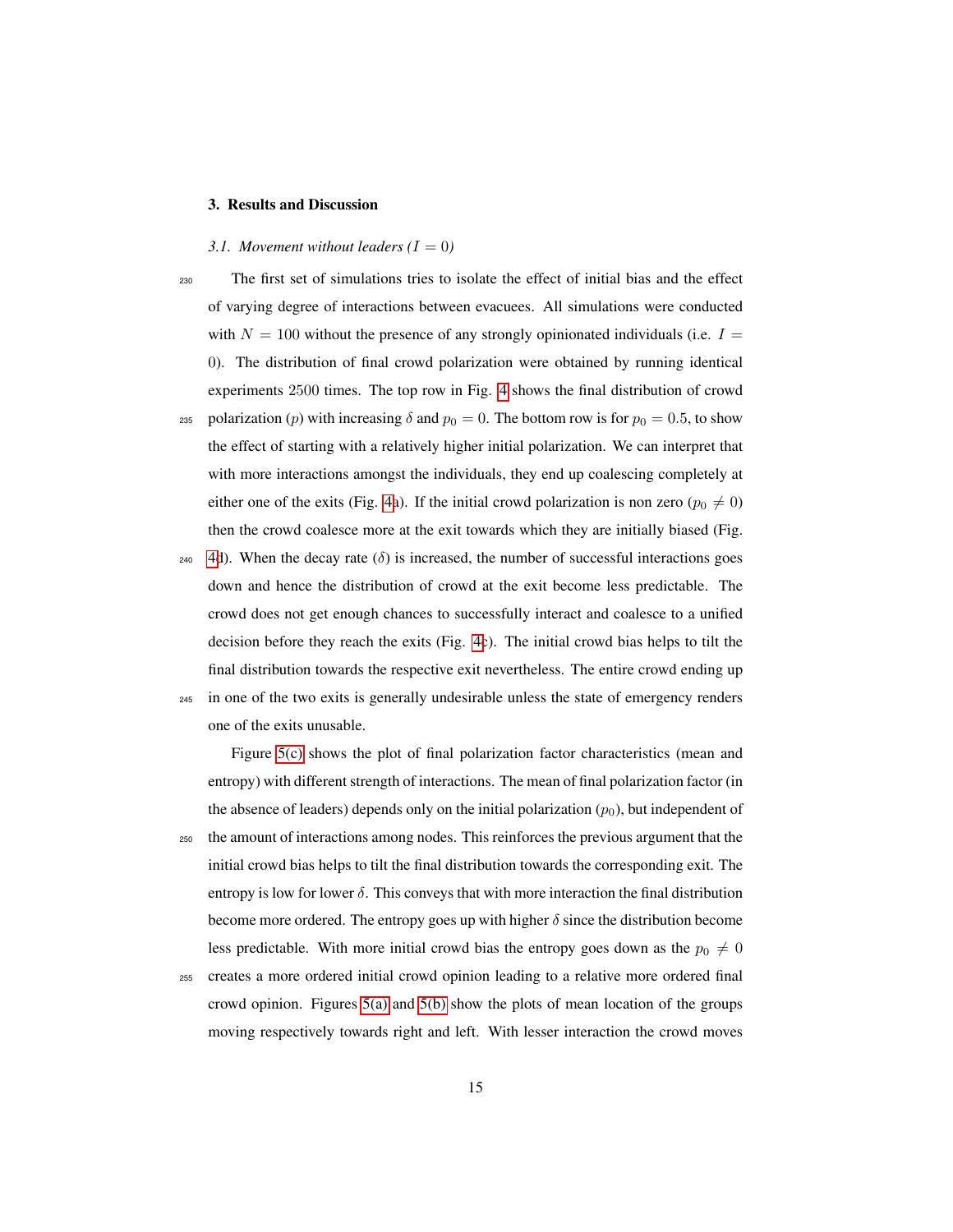quickly towards their respective exit. This is expected since with more interactions among the individuals there is more possibility for them to switch their exit choice

<sup>260</sup> midway and thus end up increasing the average number of steps required to reach their desired exit. With a initial biased population towards the right exit ( $p_0 > 0$ ), the average number of steps required by the crowd moving towards the right exit decreases and the average number of steps required by the crowd moving towards left exit increases. Since the initial bias of the crowd reinforces the right opinionated group and conflicts <sup>265</sup> with the left opinionated group, the movement towards the exit in the right side is

bolstered and the movement in the opposite direction is impeded. The next sub-section



(c)

<span id="page-16-0"></span>Figure 5: (a) Movement dynamics for nodes moving towards right exit, (b) Movement dynamics for nodes moving towards left exit and (c) Final polarization factor characteristics with different decay rates and initial polarization factors ( $p_0 = 0$  and  $p_0 = 0.5$ ). For all graphs  $N_R + N_L = 100$  and  $I = 0$ .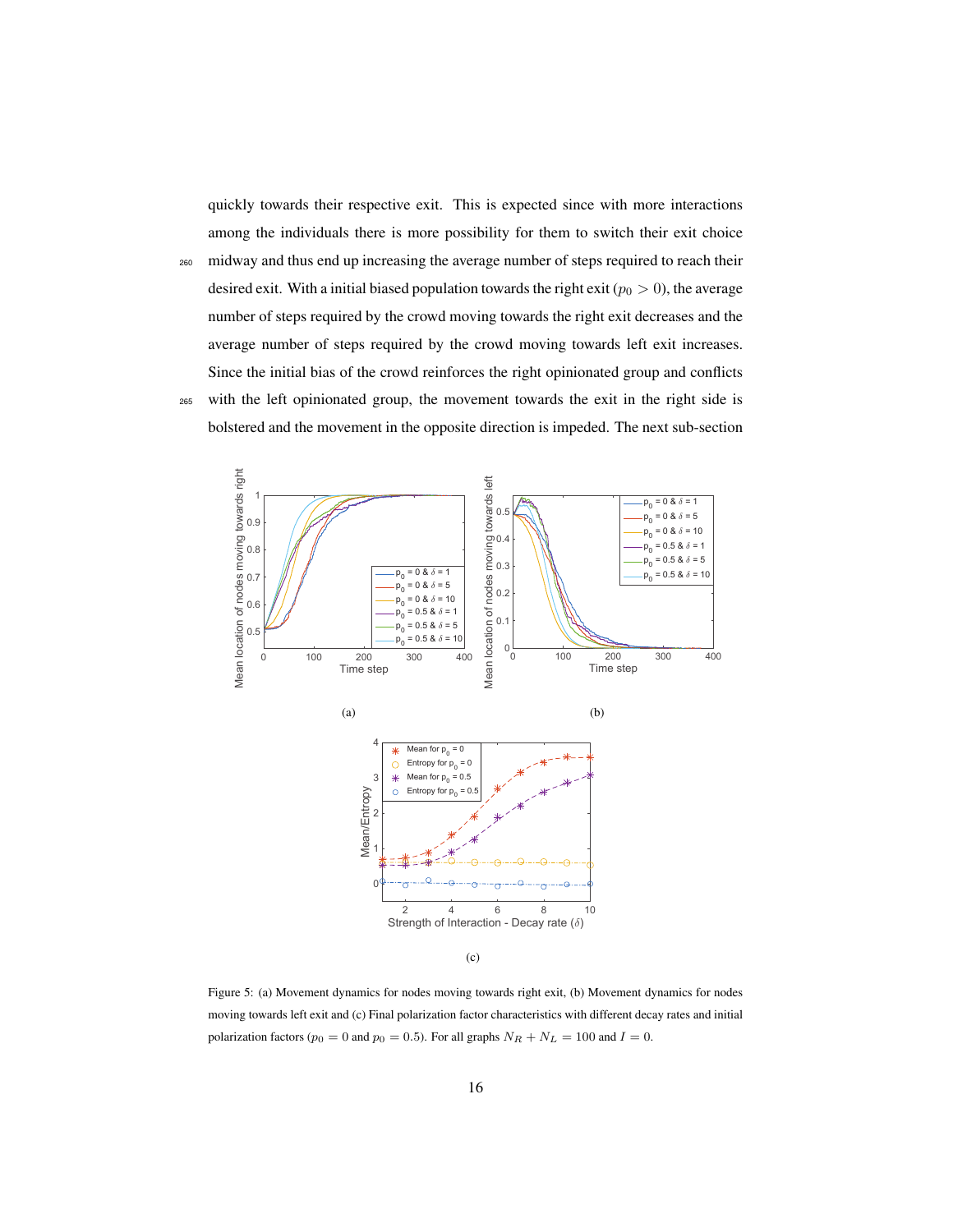delves into the dynamics of the crowd in the presence of strong opinion holders  $(I > 0)$ .

- *3.2. Movement in the presence of leaders*  $(I > 0)$
- *3.2.1. Constant* u  *Variable* I

<span id="page-17-1"></span>

<sup>270</sup> The next set of experiments were conducted to study the effect of global influence ratio (ζ) during egress. The influencer ratio, i.e  $u = (I_R - I_L)/I = -1/11$  is kept constant; initial polarization is maintained at  $p_0 = 0$ . As in previous section,  $N = 100$ . Figure [6](#page-16-0) shows the distribution of the final polarization of the undecided crowd when varying number of influencing nodes are embedded in the crowd. The distribution <sup>275</sup> was obtained through running the experiment under the same conditions 2500 times. The graphs point out two significant characteristics. With greater magnitude of  $I$ , the distribution of polarization factor becomes sharper and shifts towards the side with more number of influencers, in this case towards the left since  $I_L > I_R$ . With an

<span id="page-17-2"></span>



<span id="page-17-0"></span>(d)  $\zeta = \frac{44}{100}$   $(I_L = 24, I_R = 20)$  (e)  $\zeta = \frac{55}{100}$   $(I_L = 30, I_R = 25)$  (f)  $\zeta = \frac{66}{100}$   $(I_L = 36, I_R = 30)$ 

Figure 6: Effect of global influence ratio ( $\zeta$ ) with initial polarization  $p_0 = 0$ ,  $u = \frac{-1}{11}$ ,  $\delta = 10$  and  $N_R + N_L = 100$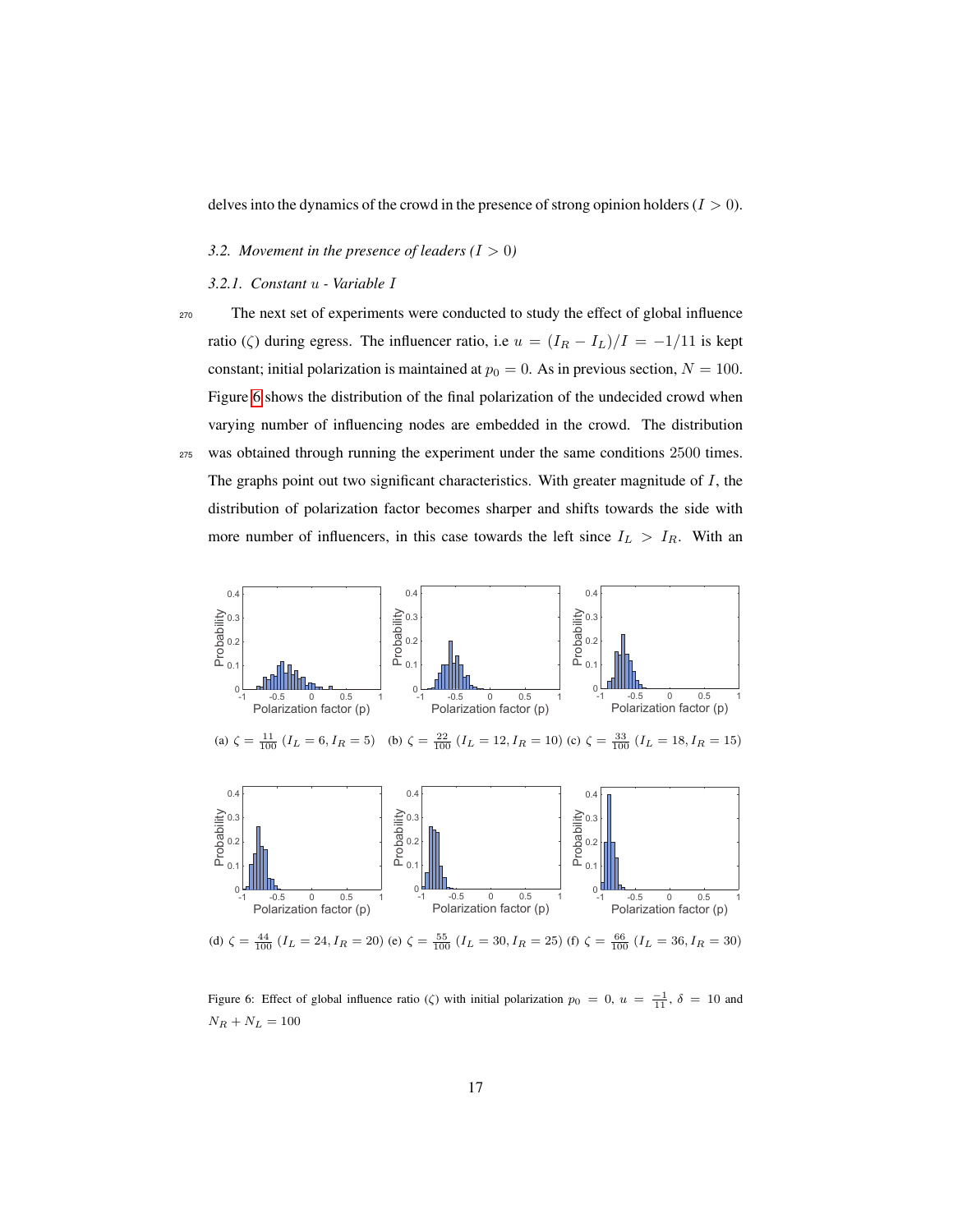increasing global influence ratio,  $\zeta$ , their reach expands and thus they are able to impact <sup>280</sup> the final outcome with more certainty.

Figure [7\(c\)](#page-17-0) displays the mean and entropy of the equilibrium  $p$  distribution with varying  $\zeta$ . The mean shifts towards the side with higher number of influencers and the entropy decreases as the distribution becomes sharper. With more influencers in the crowd, the probability of successful interaction increases since the influencers are <sup>285</sup> not restricted by the distance rule and thus brings down the entropy, i.e. uncertainty in the outcome. The movement dynamics of the crowd is depicted in Figs. [7\(a\)](#page-17-1) and



(c)

<span id="page-18-0"></span>Figure 7: (a) Movement dynamics for nodes moving towards right exit, (b) Movement dynamics for nodes moving towards left exit and (c) Final crowd polarization characteristics for different ζ. For all graphs  $u = \frac{-1}{11}$ ,  $p_0 = 0$ ,  $\delta = 10$  and  $N_R + N_L = 100$ .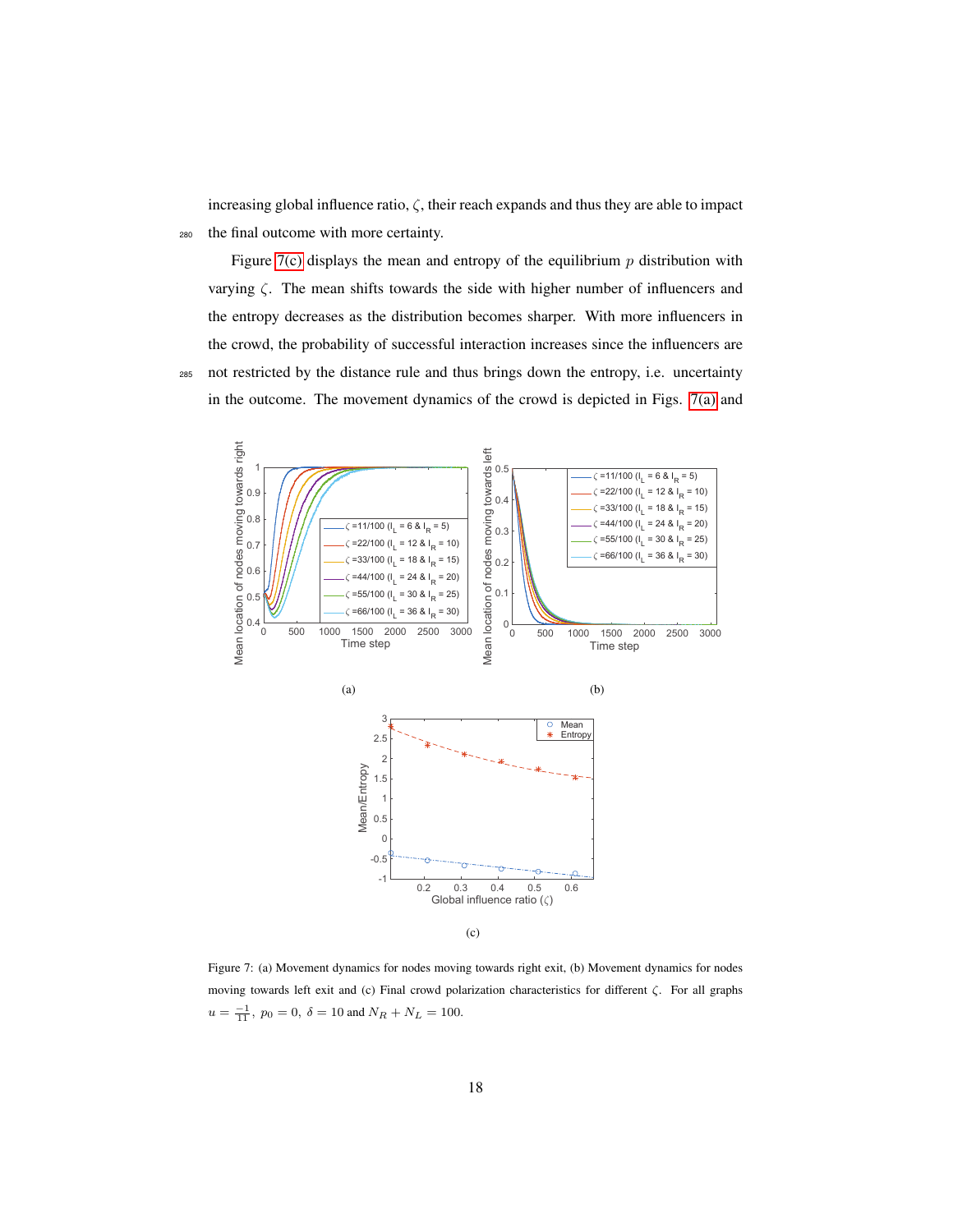[7\(b\).](#page-17-2) Since the crowd is attracted to move towards the left exit by a larger number of strongly opinionated individuals, the movement towards the left is quicker compared to the movement towards the opposite side. But, there is a detrimental effect with

<sup>290</sup> increasing number of leaders. The average number of steps required by the crowd to reach an exit goes up and this is the effect of a larger number of successful interactions which implies that individuals are more likely to remain indecisive and thus they end up in the corridor for longer period. The next set of experiments were modeled to study the effect of influencer ratio  $u$  on the crowd dynamics.



<span id="page-19-1"></span>

<span id="page-19-2"></span><span id="page-19-0"></span>Figure 8: Effect of different influencer ratio (u) with initial polarization  $p_0 = 0$ ,  $I = 10$ ,  $\delta = 10$  and  $N_R+N_L=100\,$ 

The distribution of the crowd polarization at the exit with  $N = 100$ , initial condition  $p_0 = 0$ ,  $\delta = 10$  and  $I = 10$  with different u is illustrated in Fig. [8.](#page-18-0) As in previous sections, the distribution was obtained by running the simulation 2500 times under same initial conditions. The more skewed the influencer ratio, the higher the probabil-<sup>300</sup> ity that the crowd moves en masse towards that particular exit. Even, the presence of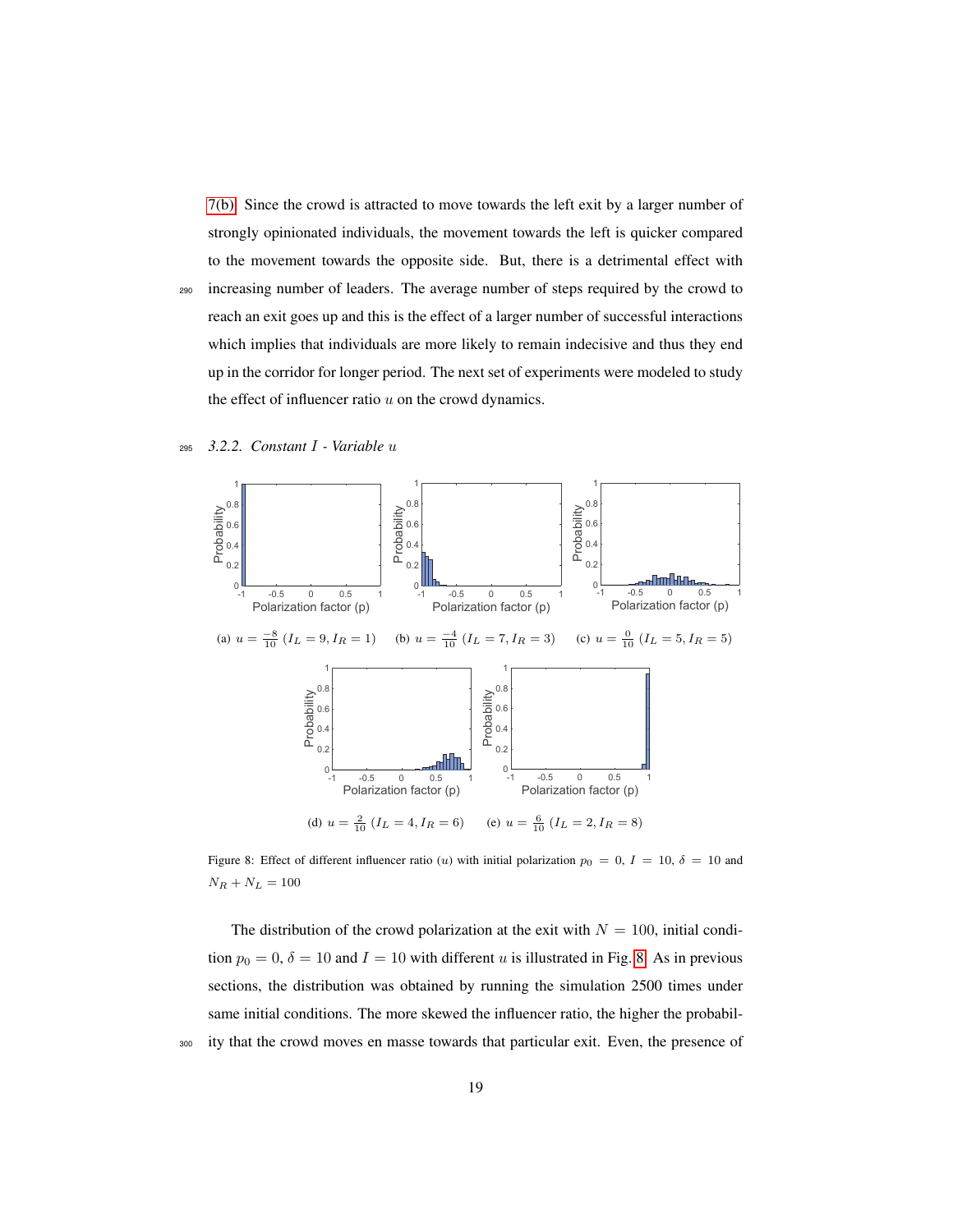strongly opinionated individuals evenly attracting towards both exit, (i.e.  $u = 0$ ) has a desirable effect on the crowd dynamics. The distribution is more condensed than in the case with no influence at all  $(I = 0)$ .

Figure [9\(c\)](#page-19-0) presents the mean and entropy of the final polarization factor for differ-305 ent u. The mean has monotonic but non-linear correlation with the influencer ratio  $(u)$ . The entropy falls as  $abs(u)$  increases, since the distributional uncertainty is reduced the more skewed the influence on the population. The influencers ensure that the crowd coalesce more predictably with  $u \neq 0$ . Figure [9\(a\)](#page-19-1) depicts the movement dynamics of the crowd moving toward the exit on the right side for  $u > 0$ . With increasing u from



(c)

Figure 9: (a) Movement dynamics for nodes moving towards right exit, (b) Movement dynamics for nodes moving towards left exit and (c) Final crowd polarization characteristics for different u. Here,  $p_0 = 0$ ,  $I = 10, \delta = 10$  and  $N_R + N_L = 100$ .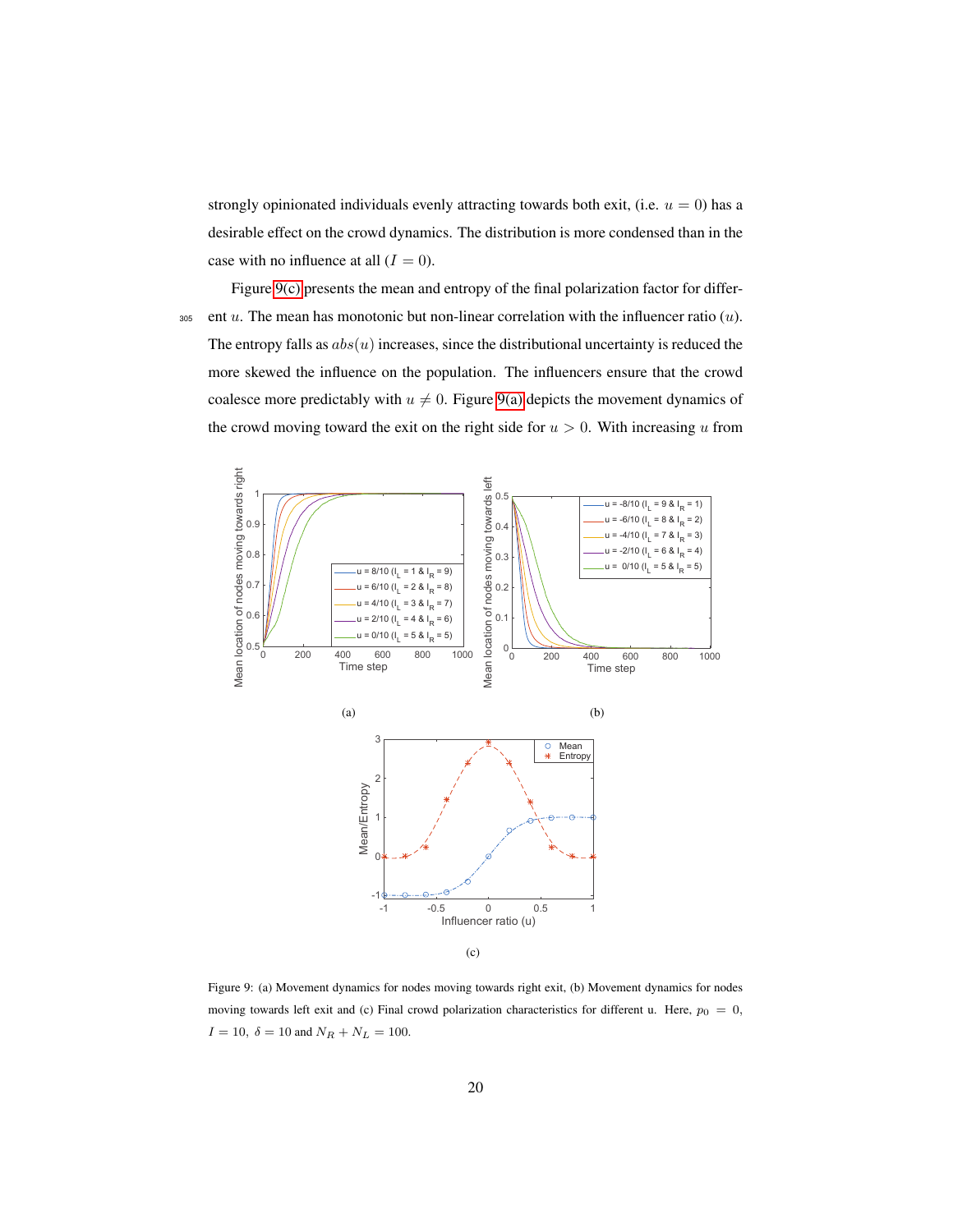- <span id="page-21-1"></span><sup>310</sup> 0 to 1 the movement towards the right side exit becomes quicker since the influencers attract the crowd towards the right side exit more strongly. Figure [9\(b\)](#page-19-2) portrays the movement of crowd which movers towards the exit on the left side of the corridor for  $u < 0$ . With decreasing u from 0 to  $-1$ , the average number of steps required by the crowd to egress through the left side exit goes down. The influencers are able to shep-
- $315$  herd the crowd more effectively towards the left side exit with decreasing u. Thus it can be concluded that with lesser total number of strong opinion holder (I) and  $u \neq 0$ , the crowd can be split into any ratio for optimally utilizing the exits and thus achieve quicker evacuation of the crowd from the hazardous situation.

#### <span id="page-21-2"></span>*3.2.3. Constant*  $u$  *and*  $I$  *- Variable*  $p_0$  *and*  $\delta$

<sup>320</sup> The last set of experiments were conducted to study the effect of different initial bias ( $p_0$ ) and decay rate of communication ( $\delta$ ) with constant numbers of strongly opinionated individuals ( $I_L = 5$  and  $I_R = 2$ ) amongst the crowd ( $N = 100$ ). Figure [10\(a\)](#page-21-1) brings out the characteristics of final crowd polarization factor with different initial crowd polarization  $(p_0)$  and decay rates ( $\delta$ ). With a small number of strong opinion <sup>325</sup> holders, the mean of the final polarization factor is only slightly affected by the initial crowd bias for different strength of interaction and different initial crowd polarization. This leads to the conclusion that with a relatively few strong opinion holders the crowd can be directed such that they end up utilizing the exits optimally.

Figure [10\(b\)](#page-21-2) shows the effect of strength of interaction on the final polarization <sup>330</sup> factor characteristics. With lesser interactions, the effect of strong opinion holders on the mean diminishes slightly. This is because individuals other than the influencers have lesser probability of successful interactions and thus the secondary passing of influencers' opinions is restricted with increasing  $\delta$ . From an information content point of view, the entropy decreases when the initial crowd bias  $(p_0)$  favors the influencer

<span id="page-21-0"></span>335 ratio ( $p_0 < 0$  and  $u < 0$  or  $p_0 > 0$  and  $u > 0$ ). Since the initial crowd polarization and influencer ratios reinforce one another the uncertainty and consequently the entropy goes down. When the initial crowd polarization opposes the influencer ratio ( $p_0 < 0$ and  $u > 0$  or  $p_0 > 0$  and  $u < 0$ ), the entropy increases. The entropy increases with increasing  $\delta$ . With lesser probability of successful interaction, the effect of influencer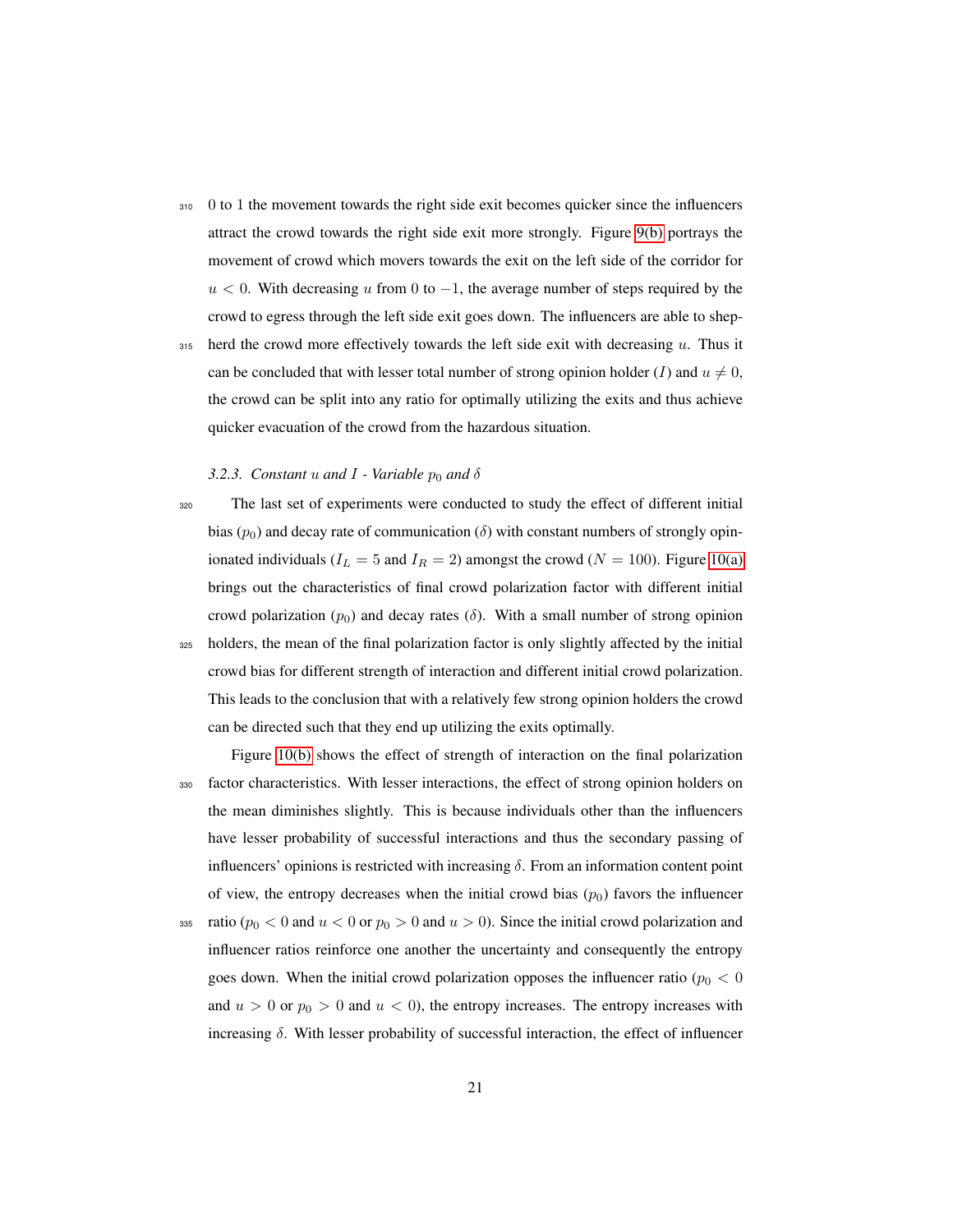<span id="page-22-1"></span><span id="page-22-0"></span>

<span id="page-22-4"></span><span id="page-22-3"></span><span id="page-22-2"></span>Figure 10: Final crowd polarization characteristics (a) For different  $p_0$  and (b) For different  $\delta$ .  $N_R + N_L = 100.$ 

340 propagate more slowly and hence the increase in entropy with increasing  $\delta$ .

#### <span id="page-22-5"></span>4. Conclusion

<span id="page-22-6"></span>This work is unique in the sense it combines a motion model with a explicit opinion sharing model to study the effects of opinion sharing on crowd evacuation from a long corridor with exits at each end. People with leadership skills and strong bias towards a <sup>345</sup> particular exit play a pivotal role in determining how the crowd is dynamically attracted towards each of the exits. The effect of leaders on the dynamics of the hybrid model is studied in detail.

<span id="page-22-8"></span><span id="page-22-7"></span>In contrast to existing models, which usually focuses more on developing realistic motion models, this work tries to combine the effect of opinion sharing and movement <sup>350</sup> among egressing individuals and also discusses interesting effects of strongly opinionated leaders in shaping the crowd movement dynamics. Also, different strengths of interaction were tested and an analytical solution for a interaction zone restricted interaction were presented.

#### <span id="page-22-9"></span>References

<sup>355</sup> [1] R. Hughes, The flow of large crowds of pedestrians, Mathematics and Computers in Simulation 53 (4) (2000) 367–370.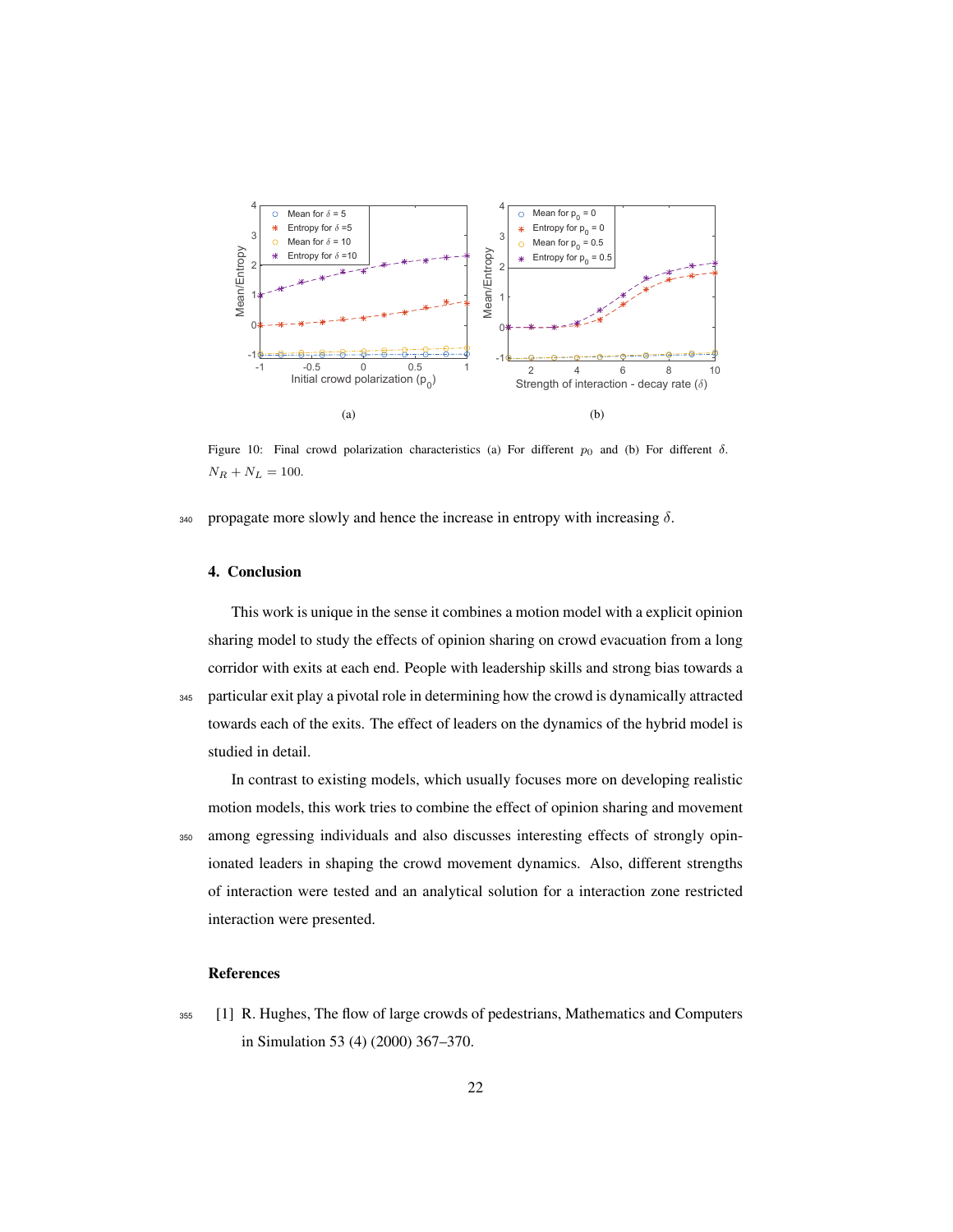- <span id="page-23-0"></span>[2] R. L. Hughes, A continuum theory for the flow of pedestrians, Transportation Research Part B: Methodological 36 (6) (2002) 507–535.
- <span id="page-23-1"></span>[3] R. L. Hughes, The flow of human crowds, Annual review of fluid mechanics <sup>360</sup> 35 (1) (2003) 169–182.
- 
- [4] R. M. Colombo, M. D. Rosini, Pedestrian flows and non-classical shocks, Mathematical Methods in the Applied Sciences 28 (13) (2005) 1553–1567.
- <span id="page-23-3"></span><span id="page-23-2"></span>[5] J. Dijkstra, H. J. Timmermans, A. Jessurun, A multi-agent cellular automata system for visualising simulated pedestrian activity, in: Theory and Practical Issues <sup>365</sup> on Cellular Automata, Springer, 2001, pp. 29–36.
	- [6] D. Helbing, P. Molnar, Social force model for pedestrian dynamics, Physical review E 51 (5) (1995) 4282.
	- [7] D. Helbing, Traffic and related self-driven many-particle systems, Reviews of modern physics 73 (4) (2001) 1067.
- <span id="page-23-5"></span><span id="page-23-4"></span><sup>370</sup> [8] C. Burstedde, K. Klauck, A. Schadschneider, J. Zittartz, Simulation of pedestrian dynamics using a two-dimensional cellular automaton, Physica A: Statistical Mechanics and its Applications 295 (3) (2001) 507–525.
- <span id="page-23-7"></span><span id="page-23-6"></span>[9] A. Varas, M. Cornejo, D. Mainemer, B. Toledo, J. Rogan, V. Munoz, J. Valdivia, Cellular automaton model for evacuation process with obstacles, Physica A: Sta-<sup>375</sup> tistical Mechanics and its Applications 382 (2) (2007) 631–642.
	- [10] M. Seitz, G. Köster, A. Pfaffinger, Pedestrian group behavior in a cellular automaton, in: Pedestrian and Evacuation Dynamics 2012, Springer, 2014, pp. 807–814.
	- [11] A. Kirchner, H. Klüpfel, K. Nishinari, A. Schadschneider, M. Schreckenberg, Simulation of competitive egress behavior: comparison with aircraft evacuation
- <span id="page-23-9"></span>
- <span id="page-23-8"></span><sup>380</sup> data, Physica A: Statistical Mechanics and its Applications 324 (3) (2003) 689– 697.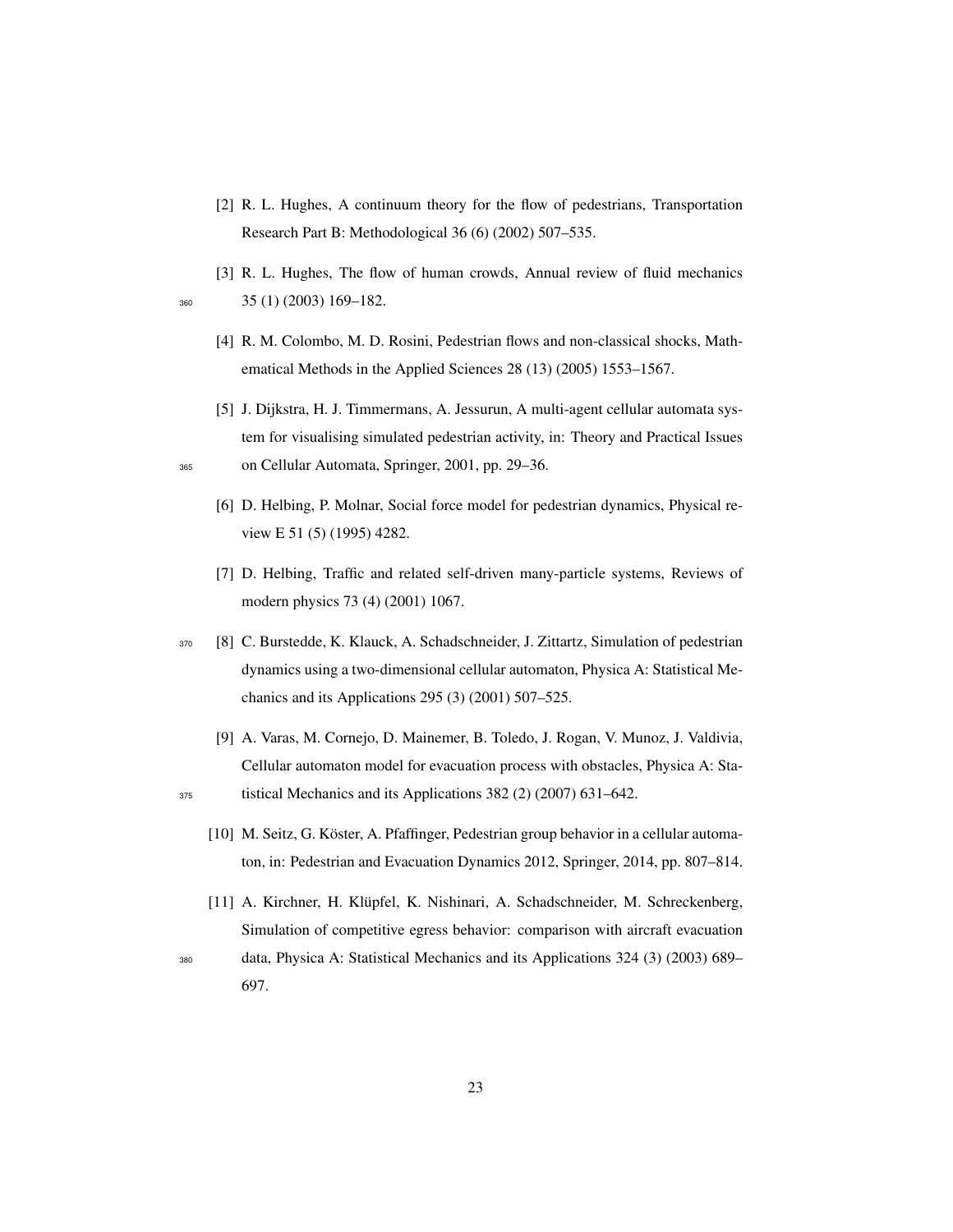- <span id="page-24-0"></span>[12] A. Kirchner, A. Schadschneider, Simulation of evacuation processes using a bionics-inspired cellular automaton model for pedestrian dynamics, Physica A: Statistical Mechanics and its Applications 312 (1) (2002) 260–276.
- <span id="page-24-1"></span>385 [13] A. Kirchner, H. Klüpfel, K. Nishinari, A. Schadschneider, M. Schreckenberg, Discretization effects and the influence of walking speed in cellular automata models for pedestrian dynamics, Journal of Statistical Mechanics: Theory and Experiment 2004 (10) (2004) P10011.
	- [14] H. L. Kluepfel, A cellular automaton model for crowd movement and egress sim-
- <span id="page-24-3"></span><span id="page-24-2"></span>390 ulation, Ph.D. thesis, Universität Duisburg-Essen, Fakultät für Physik (2003).
	- [15] C. M. Henein, T. White, Macroscopic effects of microscopic forces between agents in crowd models, Physica A: statistical mechanics and its applications 373 (2007) 694–712.
- <span id="page-24-4"></span>[16] D. Parisi, C. Dorso, Microscopic dynamics of pedestrian evacuation, Physica A: <sup>395</sup> Statistical Mechanics and its Applications 354 (2005) 606–618.
	- [17] D. R. Parisi, C. O. Dorso, Morphological and dynamical aspects of the room evacuation process, Physica A: Statistical Mechanics and its Applications 385 (1) (2007) 343–355.
- <span id="page-24-7"></span><span id="page-24-6"></span><span id="page-24-5"></span>[18] D. Helbing, M. Isobe, T. Nagatani, K. Takimoto, Lattice gas simulation of exper-<sup>400</sup> imentally studied evacuation dynamics, Physical review E 67 (6) (2003) 067101.
	- [19] K. Takimoto, T. Nagatani, Spatio-temporal distribution of escape time in evacuation process, Physica A: Statistical Mechanics and its Applications 320 (2003) 611–621.
- <span id="page-24-9"></span><span id="page-24-8"></span>[20] W. Song, X. Xu, B.-H. Wang, S. Ni, Simulation of evacuation processes using a <sup>405</sup> multi-grid model for pedestrian dynamics, Physica A: Statistical Mechanics and its Applications 363 (2) (2006) 492–500.
	- [21] R. Guo, H.-J. Huang, A mobile lattice gas model for simulating pedestrian evacuation, Physica A: Statistical Mechanics and its Applications 387 (2) (2008) 580– 586.
		- 24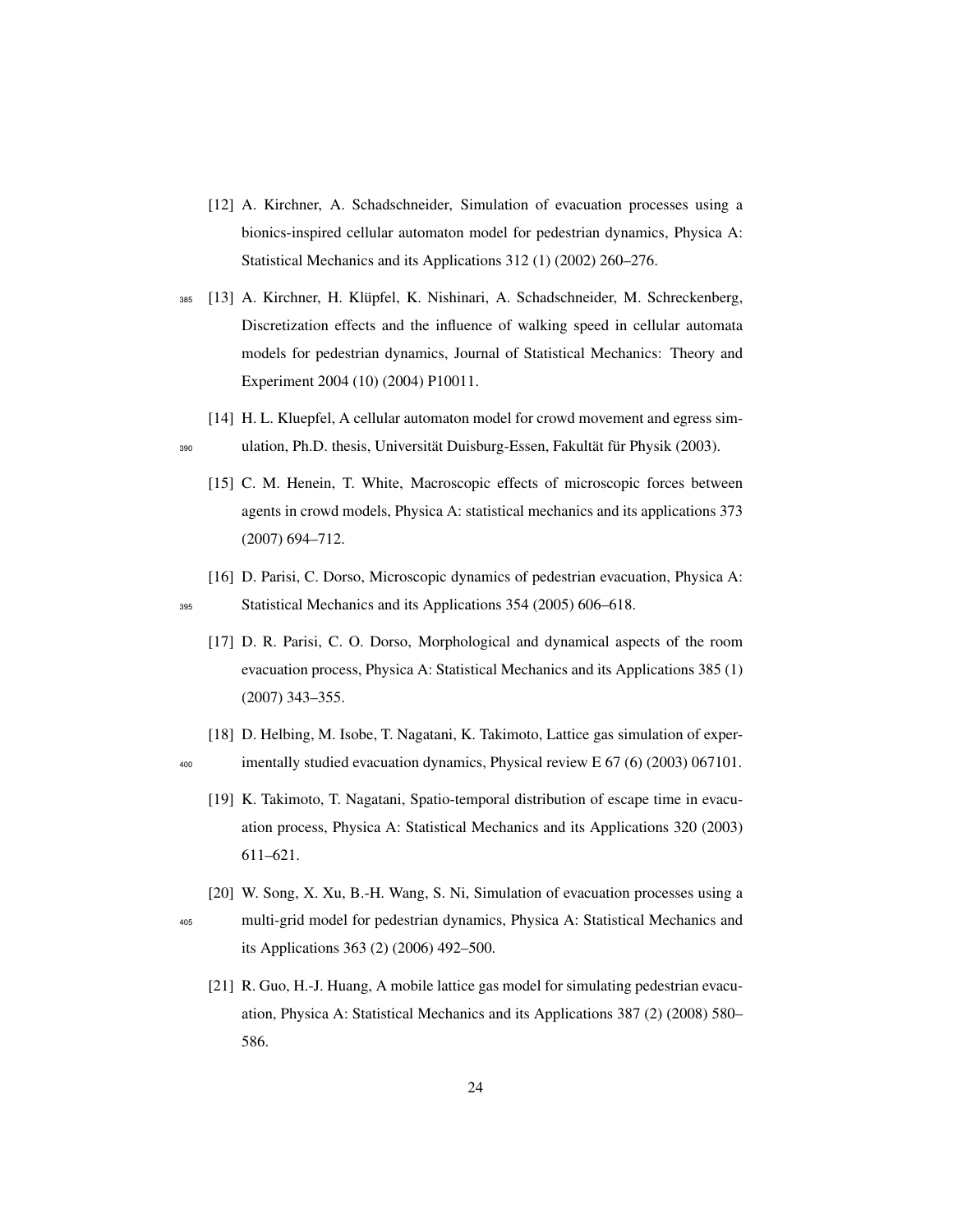- <span id="page-25-0"></span><sup>410</sup> [22] P. Lino, G. Maione, B. Maione, Modeling and simulation of crowd egress dynamics in a discrete event environment, in: Control Applications,(CCA) & Intelligent Control,(ISIC), 2009 IEEE, IEEE, 2009, pp. 843–848.
- <span id="page-25-3"></span><span id="page-25-2"></span><span id="page-25-1"></span>[23] H. Singh, R. Arter, L. Dodd, P. Langston, E. Lester, J. Drury, Modelling subgroup behaviour in crowd dynamics dem simulation, Applied Mathematical Modelling <sup>415</sup> 33 (12) (2009) 4408–4423.
	- - [24] S. M. Lo, H.-C. Huang, P. Wang, K. Yuen, A game theory based exit selection model for evacuation, Fire Safety Journal 41 (5) (2006) 364–369.
- <span id="page-25-5"></span><span id="page-25-4"></span>[25] Y. Gao, P. B. Luh, Q. Zhao, H. Zhang, N. Wu, L. Qiao, Fire evacuation model with confidence intervals, in: Automation Science and Engineering (CASE), 2011 <sup>420</sup> IEEE Conference on, IEEE, 2011, pp. 731–736.
	- [26] P. Wang, P. B. Luh, S.-C. Chang, J. Sun, Modeling and optimization of crowd guidance for building emergency evacuation, in: Automation Science and Engineering, 2008. CASE 2008. IEEE International Conference on, IEEE, 2008, pp. 328–334.
- <span id="page-25-7"></span><span id="page-25-6"></span><sup>425</sup> [27] G. Proulx, Understanding human behaviour in stressful situations (2002).
	- [28] S. Hasan, S. V. Ukkusuri, Social contagion process in informal warning networks to understand evacuation timing behavior, Journal of Public Health Management and Practice 19 (2013) S68–S69.
- <span id="page-25-9"></span><span id="page-25-8"></span>[29] R. L. Goldstone, M. A. Janssen, Computational models of collective behavior, <sup>430</sup> Trends in cognitive sciences 9 (9) (2005) 424–430.
	- [30] K. Bergey, K. Spieser, D. E. Davison, The psychological dynamics of students in a classroom: Modeling and control strategies based on suggestibility theory, in: Control Applications, 2007. CCA 2007. IEEE International Conference on, IEEE, 2007, pp. 658–663.
- <span id="page-25-10"></span><sup>435</sup> [31] K. Spieser, D. Davison, Stabilizing the psychological dynamics of people in a queue, in: American Control Conference, 2008, IEEE, 2008, pp. 4173–4178.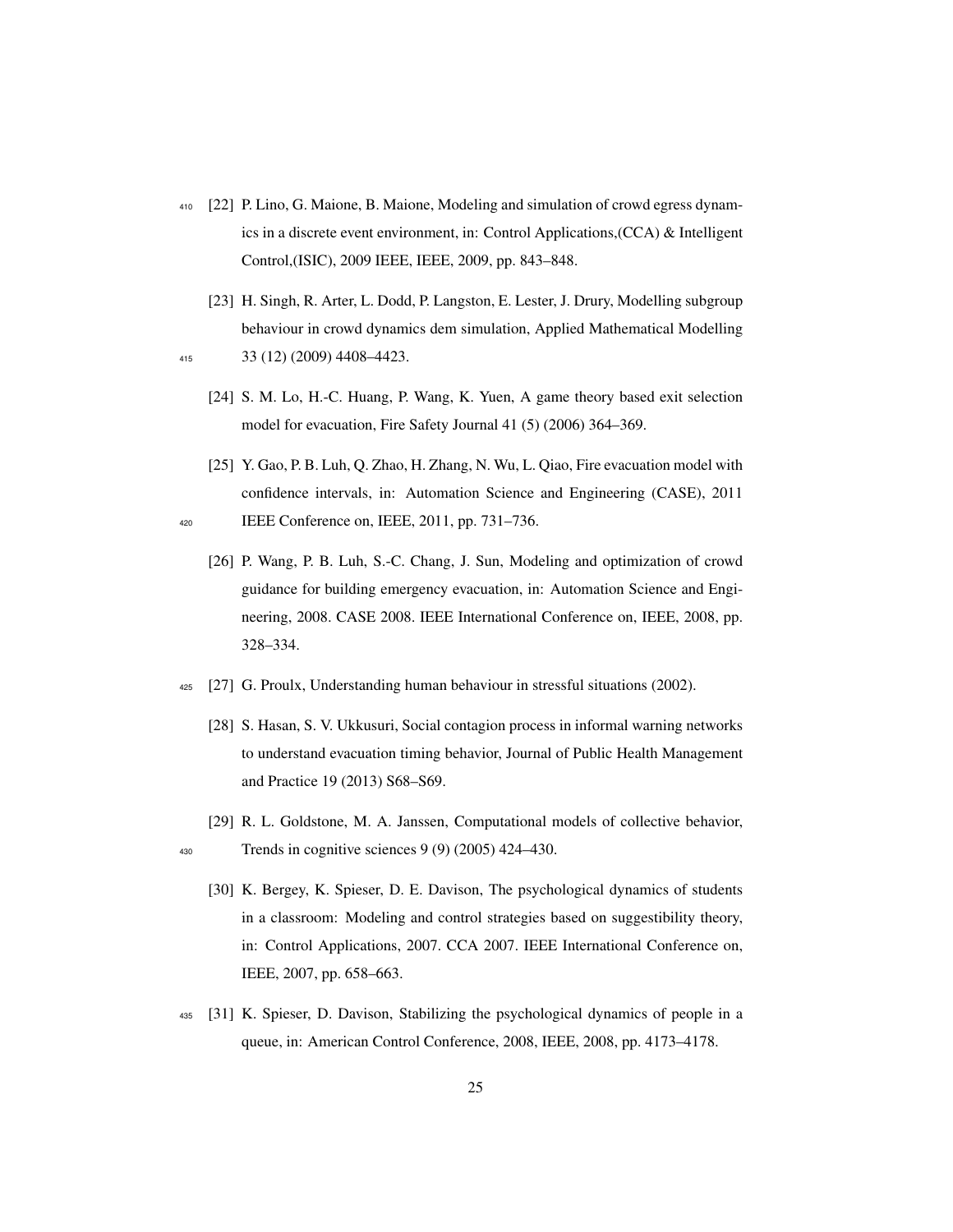- <span id="page-26-0"></span>[32] K. Spieser, D. E. Davison, Multi-agent stabilisation of the psychological dynamics of one-dimensional crowds, Automatica 45 (3) (2009) 657–664.
- [33] K. Spieser, Stabilizing the psychological dynamics of people in a crowd, Ph.D. <sup>440</sup> thesis, University of Waterloo (2008).
	- [34] G. Le Bon, The crowd: A study of the popular mind, Fischer, 1897.
- [35] X. Pan, C. Han, K. H. Law, J.-C. Latombe, A computational framework to simulate human and social behaviors for egress analysis, in: Proceedings of the Joint International Conference on Computing and Decision Making in Civil and Build-<sup>445</sup> ing Engineering, 2006, pp. 1206–1215.
	- [36] X. Pan, Computational modeling of human and social behaviors for emergency egress analysis, Ph.D. thesis, Stanford University (2006).
- [37] X. Pan, C. S. Han, K. Dauber, K. H. Law, A multi-agent based framework for the simulation of human and social behaviors during emergency evacuations, Ai  $\&$ <sup>450</sup> Society 22 (2) (2007) 113–132.
	- [38] M. L. Chu, X. Pan, K. Law, Incorporating social behaviors in egress simulation, in: Proceedings of 2011 Computing in Civil Engineering Workshop, 2011, pp. 19–22.
	- [39] E. Kuligowski, Review of 28 egress models, NIST SP 1032.
- <sup>455</sup> [40] X. Zheng, T. Zhong, M. Liu, Modeling crowd evacuation of a building based on seven methodological approaches, Building and Environment 44 (3) (2009) 437–445.
	- [41] S. Chakraborty, Analytical methods to investigate the effects of external influence on socio-cultural opinion evolution, in: Social Computing, Behavioral-Cultural
- <sup>460</sup> Modeling and Prediction, Springer, 2013, pp. 386–393.
	- [42] A. R. Srinivasan, S. Chakraborty, Effect of network topology on the controllability of voter model dynamics using biased nodes, in: American Control Conference (ACC), 2014, IEEE, 2014, pp. 2096–2101.